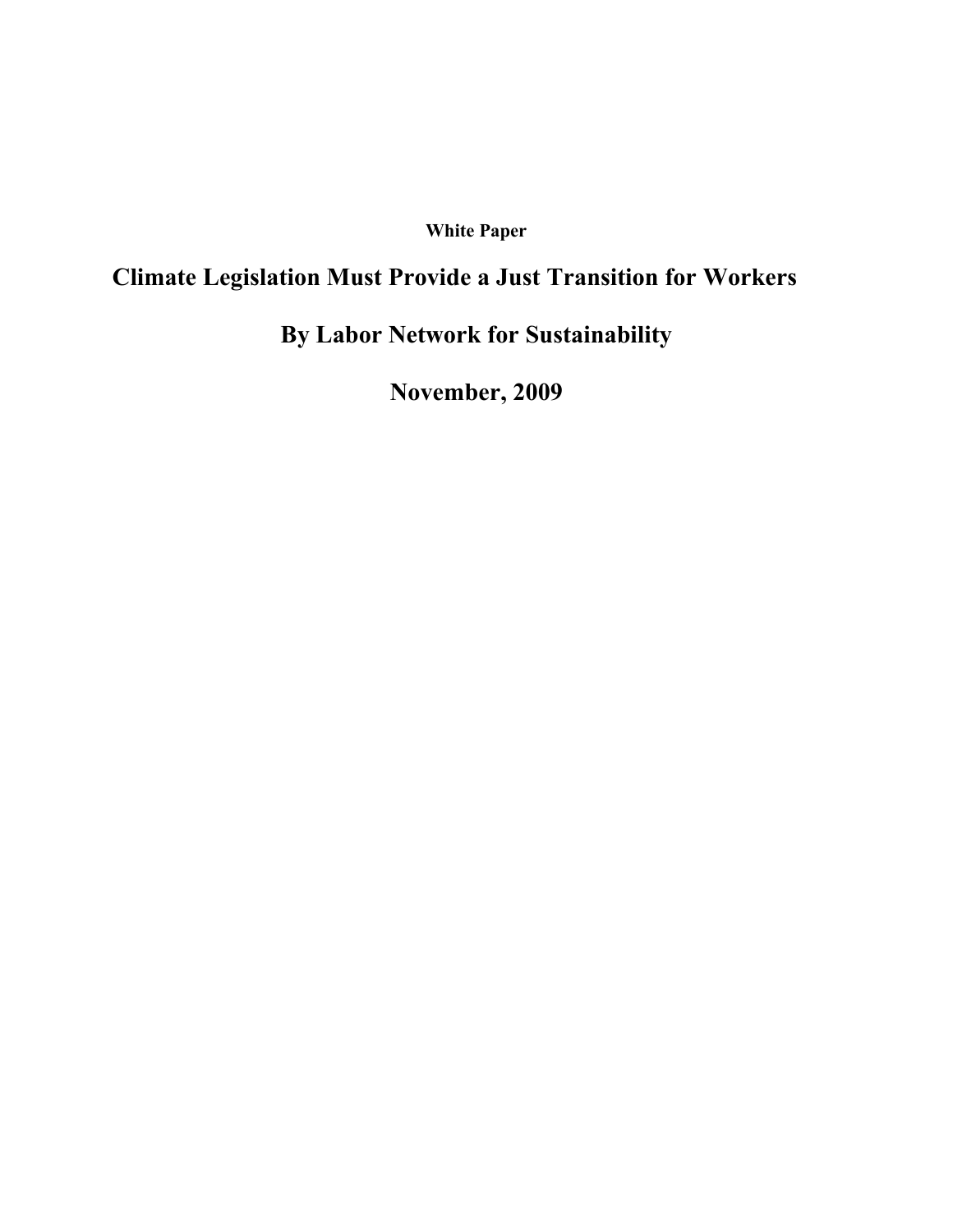# **Executive Summary**

1. Fear of job loss is a major reason people oppose climate protection legislation.

2. The worker protection strategy of current climate bills is flawed and inadequate.

3. Climate protection advocates need a bold program to ensure that every worker, retiree, and community impacted by climate legislation can count on a secure future.

4. Rightwing politicians and self-serving business interests are exploiting the inadequacy of worker protection provisions to gut or defeat climate legislation.

5. Many policy analysts are greatly understating the harm to jobs and the economy that would result from failure to prevent climate change. Recent testimony from the Congressional Budget Office, for example, fails to take into account the potentially devastating effects of climate change on the U.S. economy.

6. Climate protection will produce millions of new "green jobs" in climate-protecting industries. But it will also cause some people to lose their jobs in high carbon producing and using industries. Estimates of how many jobs might shift as a result of climate change legislation range from hundreds of thousands to several million.

7. These job losses will be regionally concentrated, notably in the coal producing and using areas in and around Appalachia.

8. Those who lose their jobs are likely to face long-term or permanent unemployment and lifelong adverse economic impacts. Of workers who were laid off during 2003, for example, almost half left the labor force altogether without securing another job.

9. Subsidies to high carbon-emitting companies defeat the purpose of reducing carbon emissions, yet provide no guarantees of workers' future livelihoods. They represent a "trickledown" approach to workers' economic security.

10. The worker transition program in proposed climate legislation is modeled on the Trade Adjustment Act program that purports to protect workers from the effects of globalization. It provides short-term, often poverty-level income, training for jobs that in many cases simply do not exist, and incentives for workers to "solve" high local unemployment by migrating elsewhere.

11. More effective strategies for worker transition are now being discussed. For example, the American Worker and Community Assistance Act introduced by Senator Bob Casey and cosponsored by Senator Sherrod Brown represents a valuable step forward in protecting workers and communities affected by climate legislation.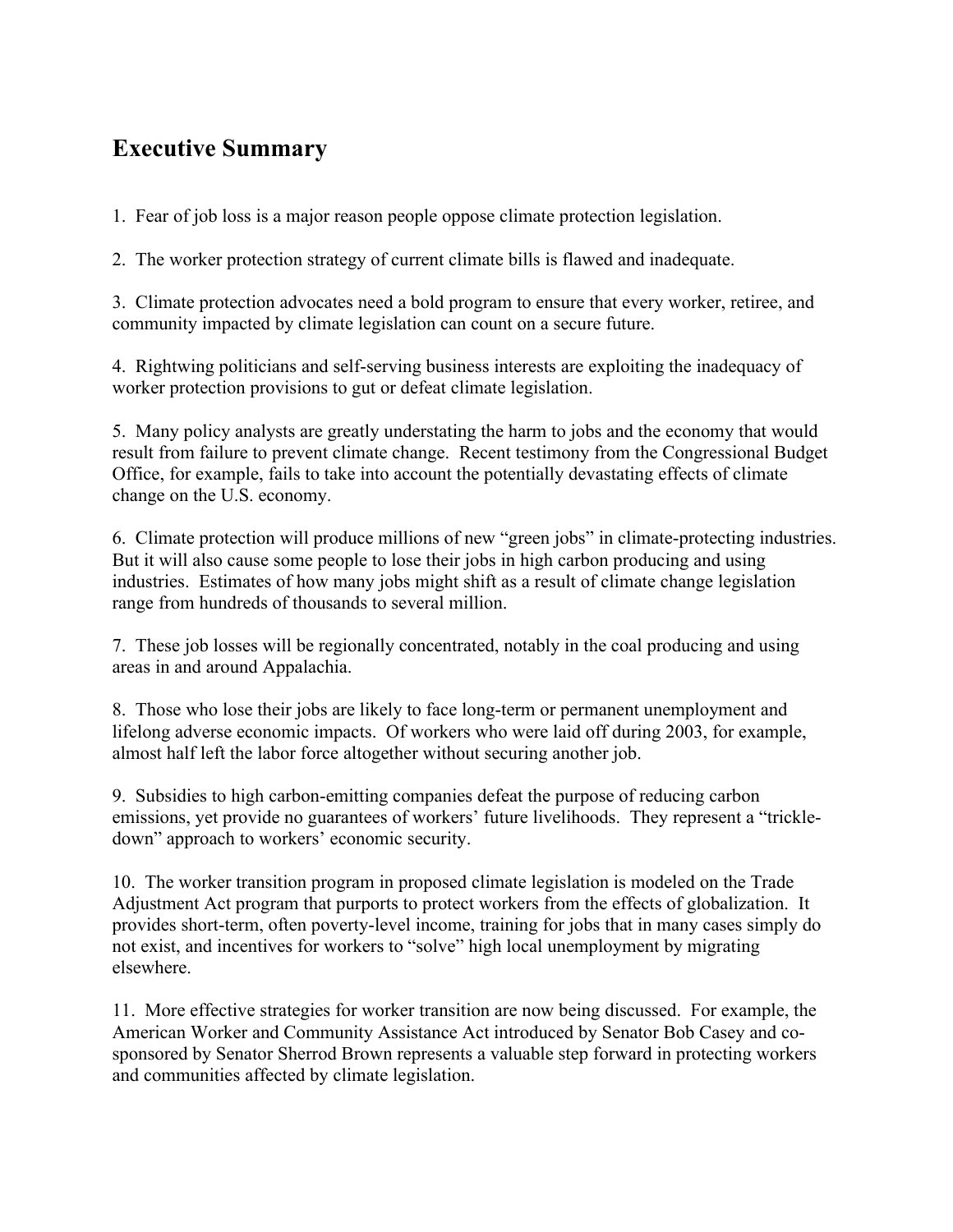12. An effective worker protection program will have to address the needs of individual workers, local communities, impacted regions, and retirees.

13. Individual workers should receive far better transition assistance, including GI-bill style education benefits that allow displaced individuals to establish new careers.

14. Communities hard hit by climate protection measures should receive significant support for economic reconstruction through a Community Revitalization Trust Fund that provides economic development grants over a twenty-five year period to create jobs and business opportunities for displaced workers and community members.

15. Regions hard hit by climate protection measures should receive support for "Green TVAs" that rebuild affected regional economies based on transitioning from fossil to green energy. An initial pilot program should be launched for Appalachia and the surrounding region.

16. The Federal government should guarantee that no worker or retiree will lose pension or healthcare benefits as a result of the climate protection bill, period.

17. These measures will allow advocates of climate legislation to argue that it will protect workers, communities, and retirees far better than a policy that simply does nothing and lets climate change destroy our economy.

18. Climate protection advocates can use these measures to take the offensive to turn around the public debate.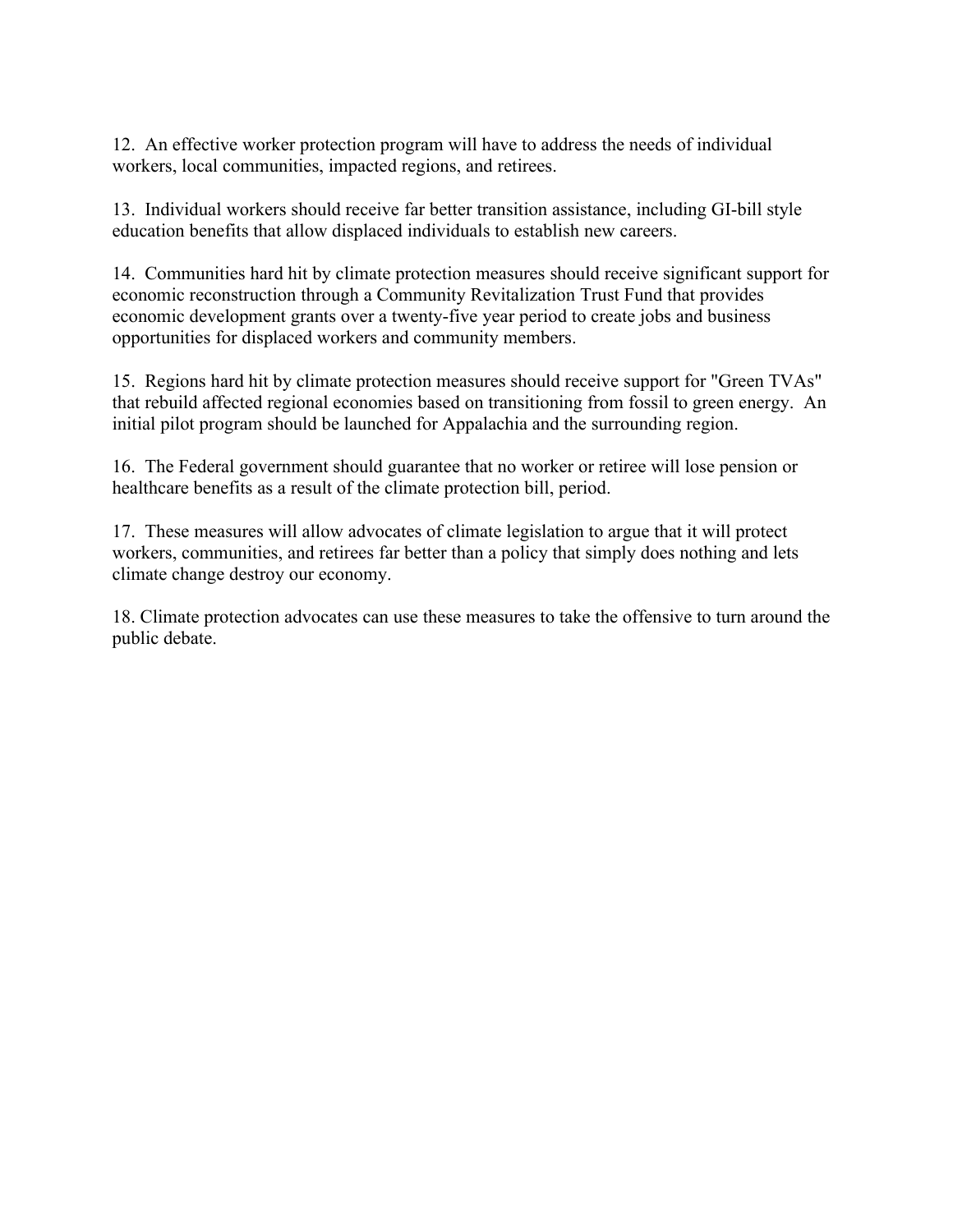### **Introduction**

One great fear is blocking public support for climate protection: the fear that protecting the planet will destroy millions of jobs.

Without a bold program to protect workers from the effects of climate protection, the struggle against global warming can all too easily come to be perceived as a struggle against American workers.

On June 26, 2009, H.R. 2454, the American Clean Energy and Security Act of 2009, passed the House of Representatives. It would create a "cap-and-trade" program requiring permits for carbon emissions and creating a market in which such permits can be traded. It includes a variety of other measures as well, including provisions for workers affected by the bill. It aims to reduce carbon emissions by the entities it covers to17 percent below 2005 levels by 2020 and 83 percent below 2005 levels by 2050. The Senate is currently drafting a similar bill, of which a preliminary text is available. The final contents of any climate legislation, and the probability of its ultimate passage, are still very much in play.

This White Paper examines the effects on workers of the current versions of these bills and makes concrete recommendations for how they might be improved. While a variety of alternative approaches to climate protection have been proposed, this White Paper focuses on improving the current draft legislation.

Climate protection advocates have often addressed the threat of possible job losses by pointing out that a transition to a low-carbon economy would create far more jobs than it would eliminate. While that may be true, it also misses the point. The fact that some people get new jobs provides little solace for the individuals and communities who have lost theirs.

Current climate bills provide "transition assistance" for workers they would adversely affect. Unfortunately, "transition assistance" in the past has often meant little more than a hospice for workers and communities threatened by the side effects of globalization, environmental protection, and other public policies.

Steps to strengthen worker protections in climate legislation are already under discussion. For example, on November 5, 2009 Senator Bob Casey introduced S. 2742, the American Worker and Community Assistance Act. Co-sponsored by Senator Sherrod Brown, the bill would establish a Climate Change Worker Transition and Community Assistance program to provide targeted help to workers who may be adversely affected by climate legislation. Commenting on the bill, AFL-CIO President Richard L. Trumka said, "It is essential that workers and communities impacted by climate change policy be provided with the tools to transition into the new clean energy economy and the millions of new jobs that stand to be created."

This White Paper evaluates the proposals for transition assistance in current climate legislation. It offers a workable alternative that would provide a much more effective pathway for workers and communities affected by climate protection. That in turn will allow advocates of climate protection to answer those who fear that climate legislation will ruin our economy – and their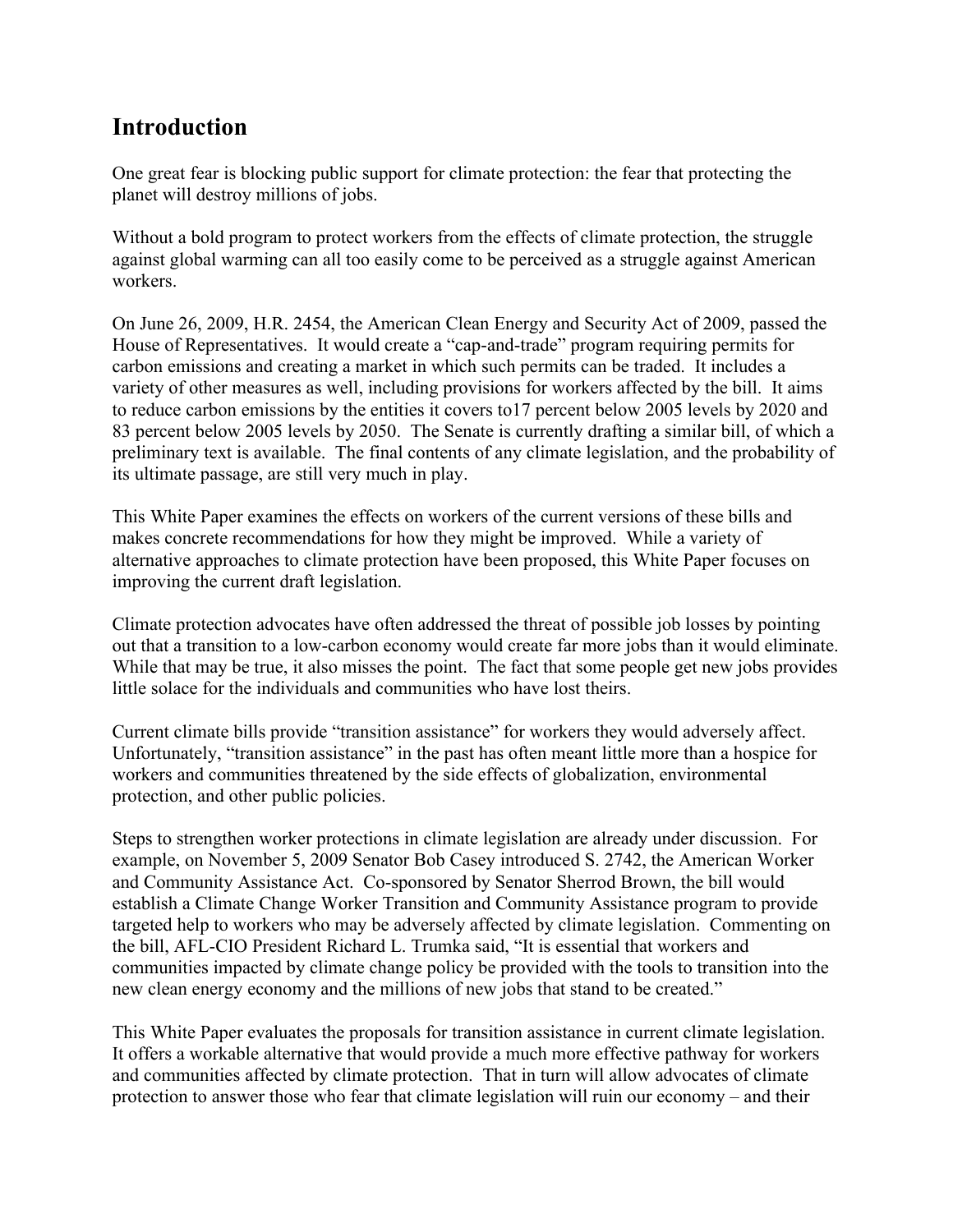#### personal livelihood.

It is a basic principle of fairness that the burden of policies that are necessary for society – like protecting the earth's climate – should not be borne by a small minority who happen to be victimized by their side effects. Unless workers and communities are protected against the unintended side effects of climate protection, there is likely to be a backlash that threatens the whole effort to save the planet. The challenge for the architects of climate protection is to craft and implement policies to give such workers confidence that they will be protected as America goes green.

### **Jobs are threatened by climate change too**

While fewer and fewer people are willing to publicly deny the validity of global warming science, those who oppose action to protect the climate have taken up a new strategy: denying that climate change will have a major impact on the U.S. economy.

This denial is rejected by most economists who have studied climate change. In a survey of 144 top climate economists released November 4, 2009 by the Institute for Policy Integrity at the New York University School of Law, 84% agreed that "the environmental effects of greenhouse gas emissions, as described by leading scientific experts, create significant risks to important sectors of the United States and global economies." A majority stated that sectors that will be negatively affected include agriculture, fishing, forestry, insurance, and health services.<sup>[1](#page-19-0)</sup>

But the profound negative economic impact of climate change is being largely ignored or denied in the current public policy debate. This denial threatens to have a significant effect on public policy. For example, testimony October 14, 2009 by Douglas W. Elmendorf, the director of the Congressional Budget Office, states, "Most of the economy involves activities that are not likely to be directly affected by changes in climate."<sup>[2](#page-19-1)</sup> He claims that "a relatively pessimistic estimate for the loss in projected real gross domestic product is about 3 percent for warming of about  $7^\circ$ Fahrenheit (F) by 2100." He cites only two studies, one published in 2004; the other, which he describes as "The most comprehensive published study," was published in 2000, a decade before current research on the impacts of climate change.

This testimony completely ignores the British government's 700-page *Stern Review*, widely regarded as the most definitive study so far of the economic impact of global warming, released on October 30, 2006 by former World Bank chief economist Nicholas Stern. It states, "Our actions over the coming few decades could create risks of major disruption to economic and social activity, later in this century and in the next, on a scale similar to those associated with the great wars and the economic depression of the first half of the 20th century."[3](#page-19-2)

The CBO testimony ignores many studies that indicate significant negative effects of climate change on the U.S. economy in the coming years. For example, a study by the University of Maryland found that "the costs of climate change rapidly exceed benefits and place major strains on public sector budgets, personal income and job security. Because of the economic costs of climate change, we conclude that delayed action (or inaction) on global climate change will likely be the most expensive policy option."<sup>[4](#page-19-3)</sup>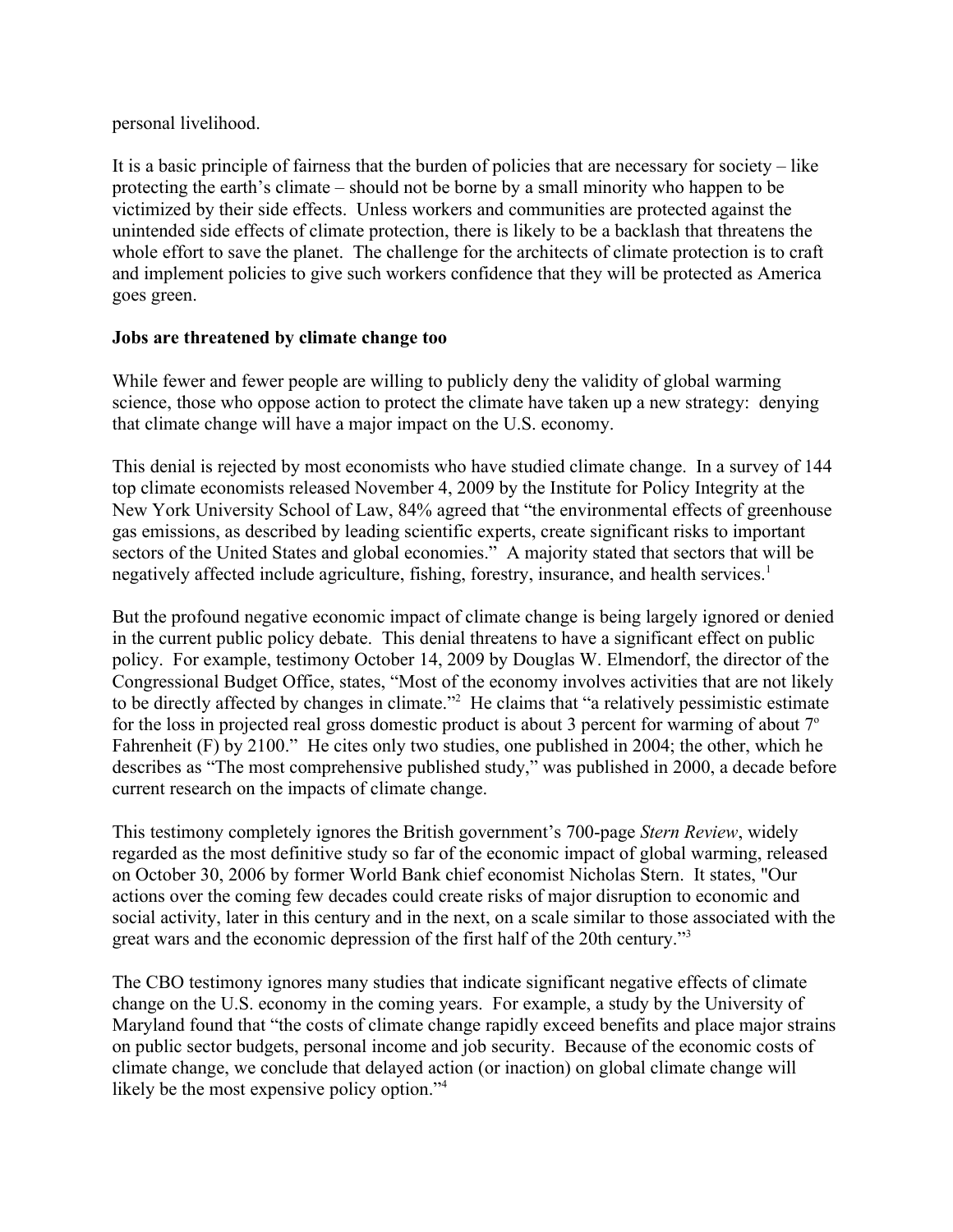The CBO testimony ignores the June 16, 2009 government report *Global Climate Change* Impacts in the U.S.<sup>[5](#page-19-4)</sup> issued by the U.S. Global Change Research Program which described economically devastating results of global warming already under way:

o More rain is already coming in very heavy events, and this is projected to increase across the nation. This would have impacts on transportation, agriculture, water quality, health, and more;

o Heat waves will become more frequent and intense, increasing threats to human health and quality of life, especially in cities;

o Warming will decrease demand for heating energy in winter and increase demand for cooling energy in summer. The latter will increase peak electricity demand in most regions;

o Water resources will be stressed in many regions. For example, snowpack is declining in the West, and there is an increasing probability of drought in the Southwest, while floods and water quality issues are likely to be more of a problem in most regions;

o In coastal communities, sea-level rise and storm surge will increase threats to homes and infrastructure including water, sewer, transportation and communication systems.

One small example of the way impacts of climate change are ignored: The CBO testimony states that the "medical care" sector will be "relatively insulated from climate effects." *Global Climate Change Impacts in the U.S.* states on the contrary that "Climate change poses unique challenges" to human health including heat waves and severe storms, ailments caused or exacerbated by air pollution and airborne allergens, and many climate-sensitive infectious diseases." [6](#page-19-5)

The CBO testimony also ignores a new study by the Union of Concerned Scientists *Climate Change in the United States: The Prohibitive Costs of Inaction*. After reviewing effects on flooding, hurricane intensity, tourism, public health, water scarcity, shipping, agriculture, energy and infrastructure stress, and wildfires, the study concludes, "If global warming emissions continue unabated, every region in the country will confront large costs from climate change in the form of damages to infrastructure, diminished public health, and threats to vital industries employing millions of Americans . . . These projected costs of climate change do not include those that are critical but hard to quantify, such as costs stemming from changes to ecosystems and the need to relocate coastal communities."<sup>[7](#page-19-6)</sup>

The CBO testimony acknowledges that "there is a small possibility that even relatively modest warming could trigger abrupt and unforeseen effects during the 21<sup>st</sup> century that could result in large economic costs in the United States." It concludes, "The sources and nature of such abrupt changes, their likelihood, and their potential impacts remain very poorly understood." Thereafter it largely disregards such effects as melting ice caps and glaciers, rising sea levels, epidemic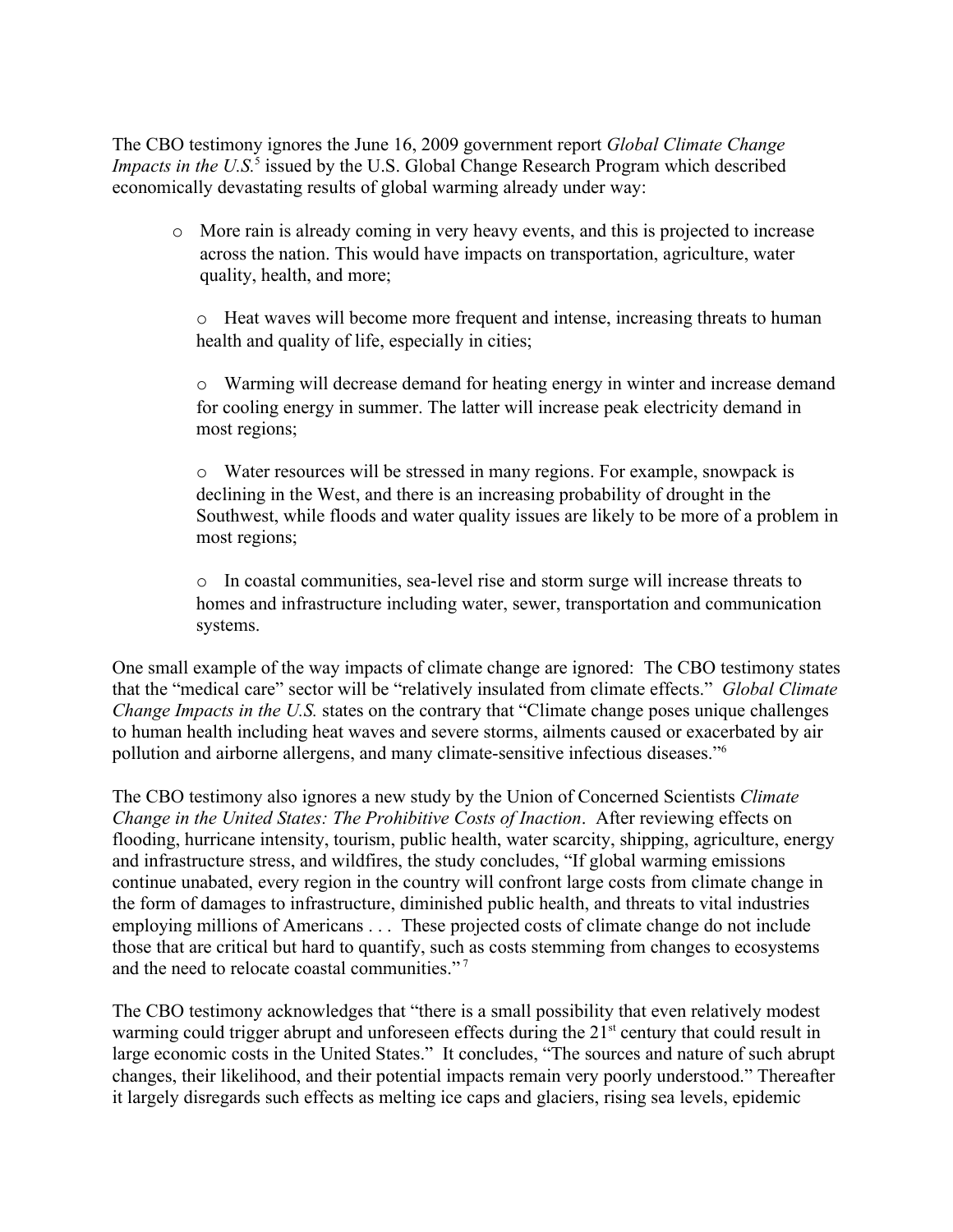diseases, and extreme weather events, even though a great deal of scientific evidence has emerged on these threats in recent years.

Such denial leads to a deadly miscalculation of the economic cost of failure to counter global warming. The CBO acknowledges that "Unchecked increases in greenhouse-gas emissions" would "probably reduce output over time, especially later in this century." However, the CBO concludes that the net effects on GDP of restricting emissions in the United States are likely to be negative over the next few decades. That conclusion results from a total failure to consider the devastating impact of climate change on the global and U.S. economies, as revealed for instance in the *Stern Review*.

How many epidemics and Katrinas will it take to expose the myth that the U.S. economy is somehow exempt from the threats of climate change? And what terrible price will we pay if we shun the cost of climate protection but not the far greater cost of climate change?

We are living in a time of rapid and often threatening change. Globalization has transformed our economy and led millions of Americans to worry about the future of their jobs. The global Great Recession has pushed U.S. unemployment to its highest level since the Great Depression. Global climate change adds a potentially still more devastating dimension to the situation we face – including an economic threat that is often underestimated in current debates. These challenges cannot be met either by nations acting on their own or by "leaving it to the market." They require not only reconstructing our energy system but also our capacity for planning, regulating, and working in cooperation at every level from local to global.

We will only learn how to protect our people and planet through experience. We will no doubt need repeated course corrections. But there will be no way to correct our course if we don't get moving.

Protecting the climate and protecting workers are not alternatives. Neither will happen without the other.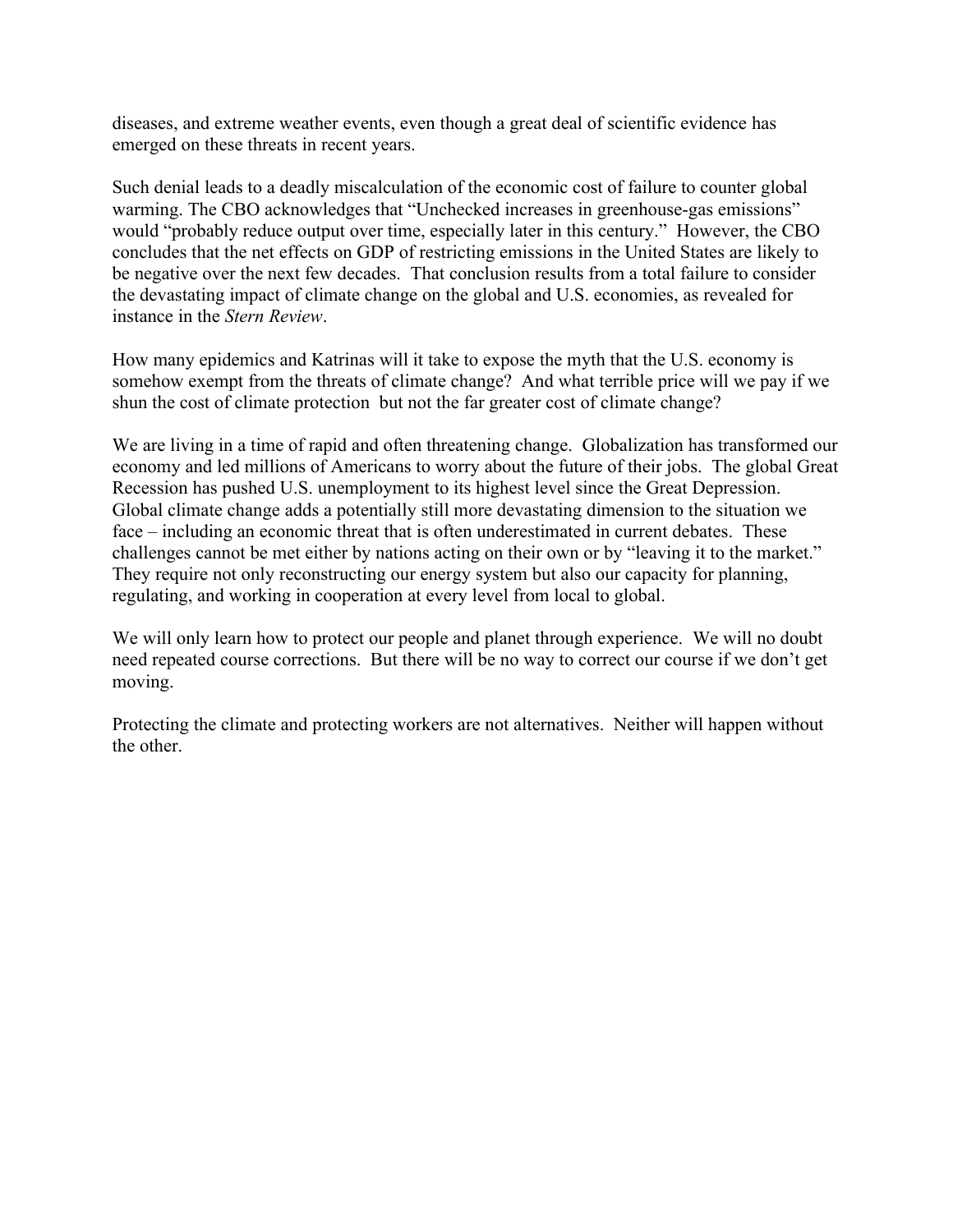## **The problem: Fear of job loss creates fear of climate protection**

Climate protection legislation has a political problem: Many people see climate protection as a threat to jobs.

Some climate protection advocates think it is enough to say that legislation will create more new "green jobs" in the climate-protection sector than it will destroy existing jobs in the high-carbon sector. But that won't reassure those who fear they will lose their jobs to climate protection. They doubt that those new green jobs will be available to them.

Fear of job loss is the centerpiece of the campaign against climate protection legislation.

According to the website of the anti-climate protection coalition Energy Citizens, "This legislation will [cost more than 2 million American jobs](http://accf.org/publications/126/accf-nam-study) —hurting millions of Americans who work in or depend on trucking, farming, manufacturing, mining, small business and energy production—or use their cars to commute to work." They conclude, "Congress pushed this legislation as a step towards lowering greenhouse gas emissions, but their good intentions could have disastrous consequences for families and businesses across America."[8](#page-19-7)

The US Chamber of Commerce has similarly made job loss a crucial point in its campaign against climate legislation. Chamber CEO Thomas Donahue wrote, "We oppose legislation such as the Waxman-Markey bill that numerous studies show will cause Americans to lose their jobs."[9](#page-19-8)

A recent news story reports:

"Sen. Sam Brownback (R., Kan.) expressed the fears of many lawmakers, both Democrat and Republican. "You're talking about a massive market manipulation here on a grand scale that has significant impacts on the Midwest and the South … [including] the likelihood of us to lose a lot of jobs, a lot of businesses."[10](#page-19-9)

"Tea party" protests against climate protection legislation are already being held in the industrial Midwest.<sup>[11](#page-19-10)</sup> More than 700 people participated in a protest in Lima, Ohio, for example, many of them oil workers from a nearby Marathon Oil Company facility.[12](#page-19-11)

Unless climate protection advocates effectively address these fears, both they and the legislation they support risk a devastating backlash from Americans afraid of losing their jobs.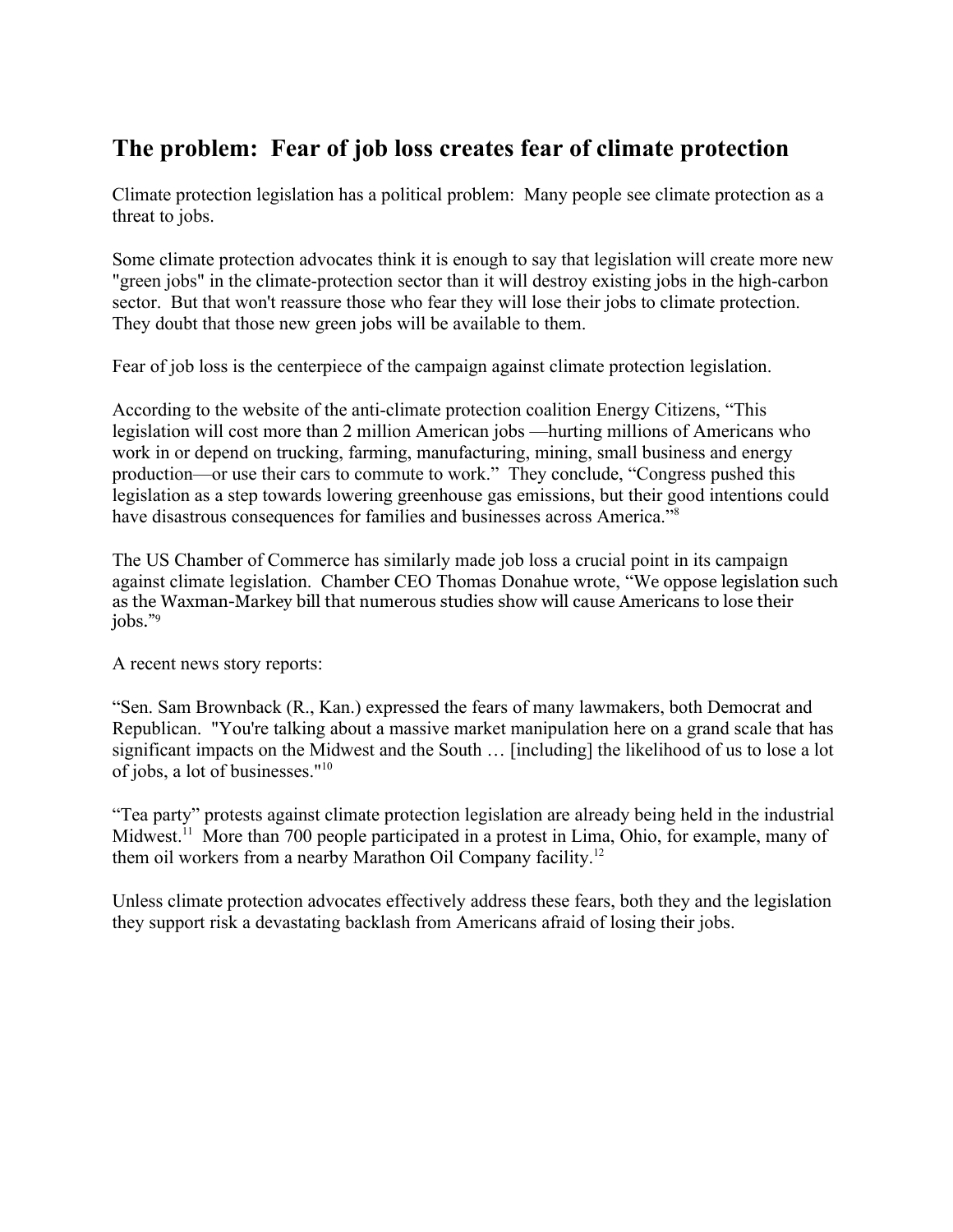### **The reality: Some jobs will be lost**

The CBO testimony indicates that the House climate bill would have "only a small effect on total employment in the long run."<sup>[13](#page-19-12)</sup> Many economists would agree: Jobs gained will more or less compensate for jobs lost. The CBO estimates that total employment would probably be reduced "a little" due to delayed market adjustments.<sup>[14](#page-19-13)</sup>

The CBO testimony does not take into account studies indicating that overall jobs will actually be gained because green industry is more labor intensive than what it replaces. For example, an analysis by the Union of Concerned Scientists found that 185,000 new jobs would be created by 2020 if utilities generate an average of 20 percent of their electricity from renewable sources. Aggressive investment in energy efficiency could create 37 million new jobs according to research commissioned by the American Solar Energy Society. \$100 billion in targeted investment for energy efficiency and renewable energy could generate 2 million new jobs, according the Political Economic Research Institute at the University of Massachusetts at Amherst.<sup>[15](#page-19-14)</sup>

While the aggregate employment effects of climate protection legislation are likely to be neutral or positive, they may be considerably greater in industries that make or use products with high carbon footprints. As the CBO testimony points out, "The small effect on overall employment" expected from the bill "would mask a significant shift in the composition of employment over time."

"A cap-and-trade program for carbon dioxide emissions would reduce the number of jobs in industries that produce carbon-based energy, use energy in their production process, or produce products whose use involves energy consumption, because those industries would experience the greatest increases in costs and declines in sales."

"The industries that produce carbon-based energy – coal mining, oil and gas extraction, and petroleum refining – would probably suffer significant employment losses over time. Reductions also would be likely to occur in industries that use those forms of energy intensively or purchase emissions-intensive inputs to their production process from other industries, including chemicals, primary metals, minerals mining, nonmetallic mineral products, transportation, and construction. Among those industries, employment losses in chemicals and transportation services could be relatively large."[16](#page-19-15)

Would this be compensated by new jobs?

"The shifts in demand caused by the policy would also create new employment opportunities in some industries. Businesses that produce the machinery necessary to generate energy without  $CO^2$  emissions and that produce energy – for example, electricity generated by the wind or the sun – would hire more workers. Employment would also probably increase in industry sectors that supply goods and services that use less energy in their production or that require consumers to purchase less energy when using the industry's product. In the automobile industry, for instance, employment would shift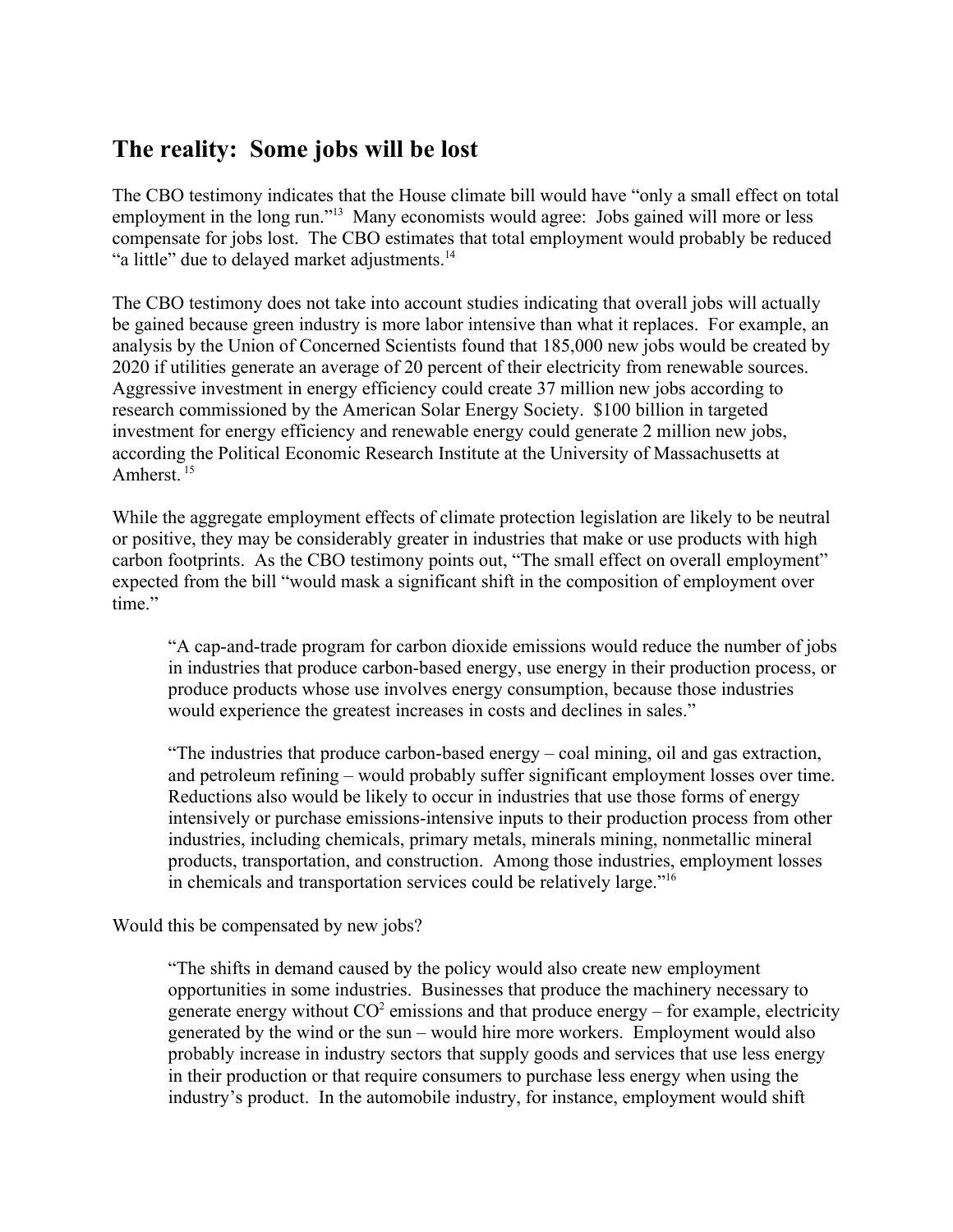from producing vehicles that rely solely on internal-combustion engines fueled by gasoline to producing vehicles with hybrid or electric engines."[17](#page-19-16)

Studies vary regarding how many jobs might shift as a result of climate change legislation from hundreds of thousands to several million jobs depending on the year. This is not a large job shift relative to the overall "churning" of jobs in the American economy: In 2008, employers hired about 56 million workers and about 59 million workers left their jobs.

However, the CBO acknowledges that "The process of shifting employment can have substantial costs for the workers, families, and communities involved." Of workers who were unemployed during 2003, almost half left the labor force altogether rather than finding another job. A quarter of displaced workers who did find new jobs were unemployed for 27 or more weeks. A study of states whose industries were "hit by significant adverse shocks" between 1950 and 1990 found that the rate of unemployment only fell when workers moved away to other states, which often took more than five years. Women, older workers, and less-educated workers are even more likely to leave the labor force than others when they lose their jobs.

Even those workers who do find new jobs may experience the effects of job loss for the rest of their lives. "Even 15-20 years later, men who separated from their stable jobs in a mass layoff during the 1982 recession had annual earnings that were 20 percent lower than similar workers who did not experience such a job loss."

These effects are likely to be especially strong where they are geographically concentrated. "Reductions in employment that occur rapidly in particular geographic areas or industries could lead to significant reductions in the lifetime earnings of some affected workers."[18](#page-19-17)

Such effects are likely to be far greater in today's high-unemployment economy.

As Carl Wood of the Utility Workers recently put it, "Workers are used to being ground up and spat out by any change in society. In the U.S. there is no safety net for the victims." He cited mechanics in a Southeastern Ohio coal-fired power plant represented by his union whose jobs would be eliminated by the phasing out of coal as a very real example of how climate protection could threaten specific workers even if it produced more jobs in general.

### **A Crucial Example: Coal miners and their communities**

The problem of job loss from climate protection is concentrated in politically significant areas like the Appalachian coal mining region. United Mine Workers President Cecil Roberts questions whether "You can do away with the best paying jobs in Appalachia, then think next year there's going to be just as good jobs in Appalachia." He adds, "We may create jobs somewhere, but they're not going to be in Appalachia."<sup>[19](#page-19-18)</sup>

Roberts cites studies showing that the Climate Stewardship Act of 2003 would have reduced coal production by 78 percent by 2025, which would have "just about wiped out the coal industry in southern West Virginia and elsewhere in Appalachia." He adds that the more recent Lieberman-McCain bill would cut Appalachian coal production by thirty percent.<sup>[20](#page-19-19)</sup> Currently proposed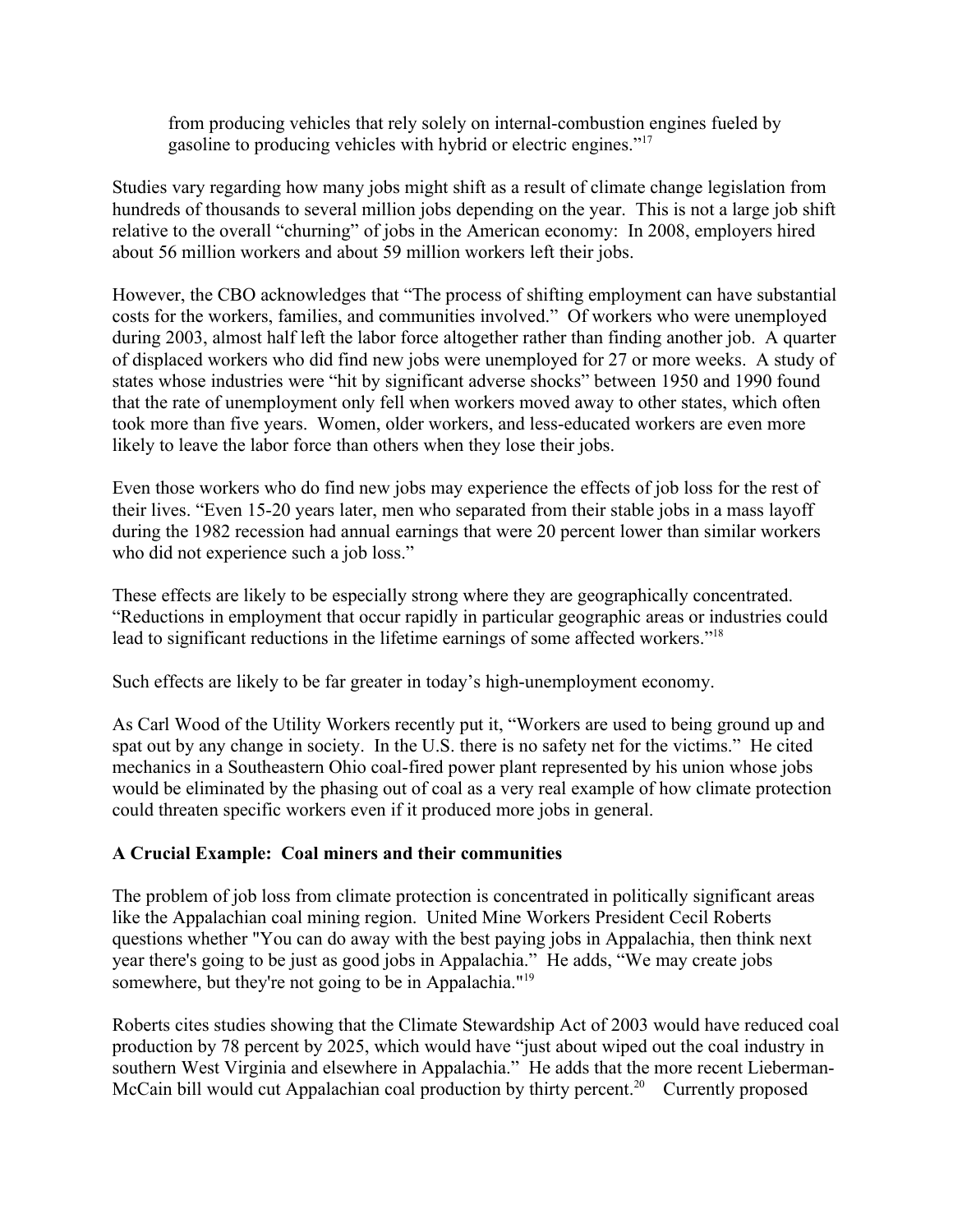climate protection legislation might well have an even greater impact.

Miners are already conducting rowdy actions similar to the "town hall meetings" against healthcare reform. Rightwing opponents of climate legislation can be expected to parade around workers whose jobs are lost or threatened.

Who works in the coal producing and using industries today?

According to one estimate, there are about 340,000 coal-related jobs in the American economy.<sup>[21](#page-19-20)</sup> Nationwide, 83,000 people are employed by coal mining companies. U.S. coal mining is concentrated in Appalachia and the West. Most production is in the West; Wyoming produces nearly three times as much coal as West Virginia. But the underground mining techniques used in Appalachia are far more labor intensive. West Virginia and Kentucky employed 38,000 workers in 2006 – 46 percent of the national total. Wyoming employed fewer than 6000 coal miners. Coal is the source of more than half of American electricity, and more than 90 percent of coal is used to generate electricity.

Major occupations in the mining industry include construction, extraction, transportation, material-moving, installation, maintenance, and repair. Many of these jobs have counterparts in the renewable energy industry, making it possible for many workers to move laterally into the green economy.

The United Mine Workers has 86,000 members, but only part of the membership works in mining. It also represents workers in the public sector, health care, and manufacturing, many of whom are qualified for jobs in the "green" economy.

Over 60 percent of coal is transported by railroad, and coal represents about 40 percent of all railroad freight. Coal railroad jobs tend to be concentrated in and around the coalfields.

There are about 24,000 power plant operators nationwide, not all of whom operate coal-fired plants. They tend to be college educated and highly skilled.

Retired workers face a special problem. Many of them, such as the retired miners who form a large part of the voting membership of the United Mine Workers Union, fear their pensions and healthcare will be threatened if their former employers do not thrive.

The concentration of the most threatened coal-related workers in Appalachia and adjoining areas provides an opportunity for proactive public policy that can effectively and visibly ensure that climate protection measures also protect them. Coal workers are not facing an immediate collapse of their industries – even with strong climate protection legislation Appalachia does not bode to become another Detroit. But such legislation may accelerate the continuing erosion of coal-related jobs that has been on-going for the past half century.

The case of workers in the coal mining and using industries could be a poster child for the damage that climate protection will do to American workers. Conversely, policies that effectively protect such workers, their families, and their communities could be a vehicle for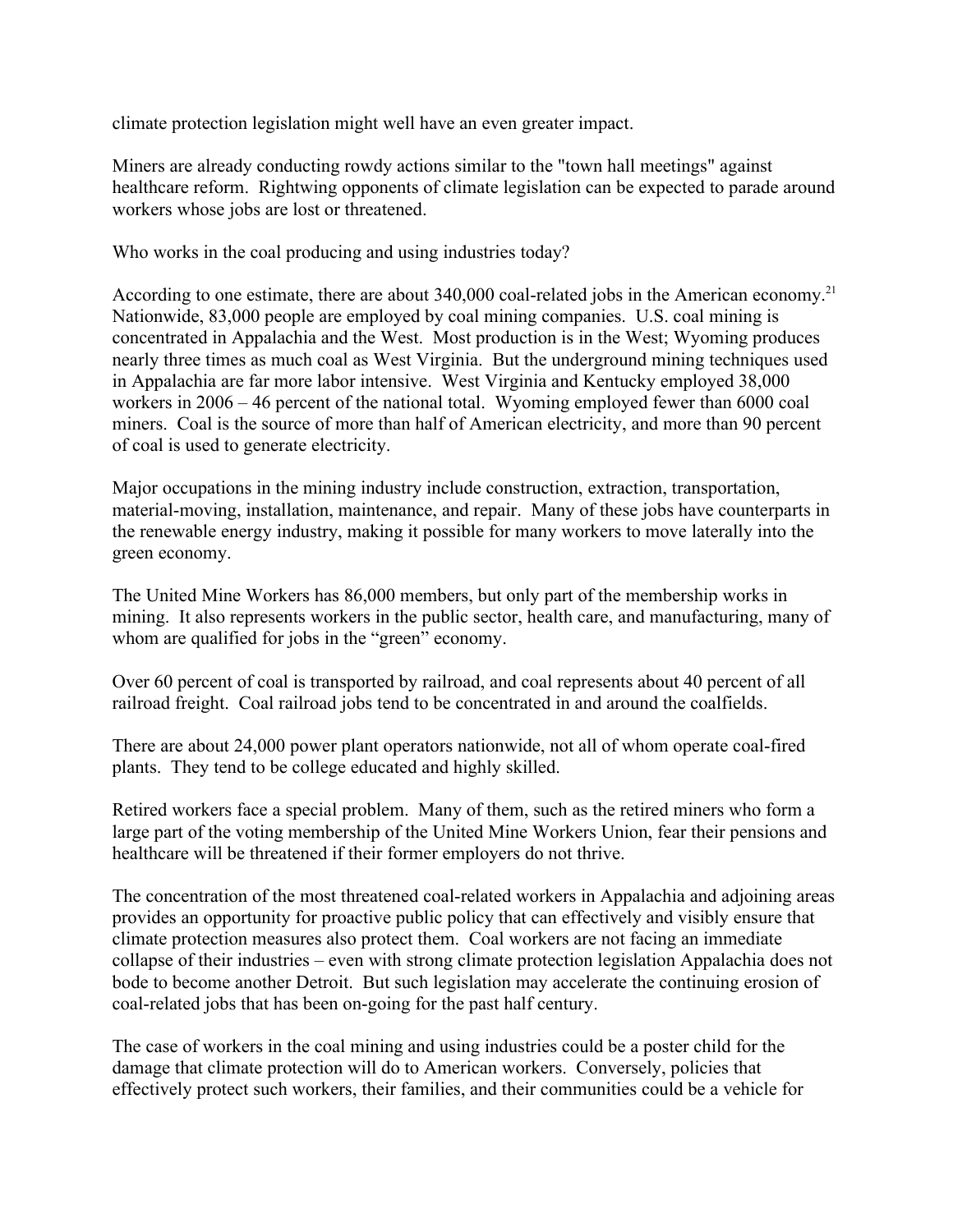demonstrating that the transition to a green economy can genuinely address the needs of those who feel threatened by climate protection policies.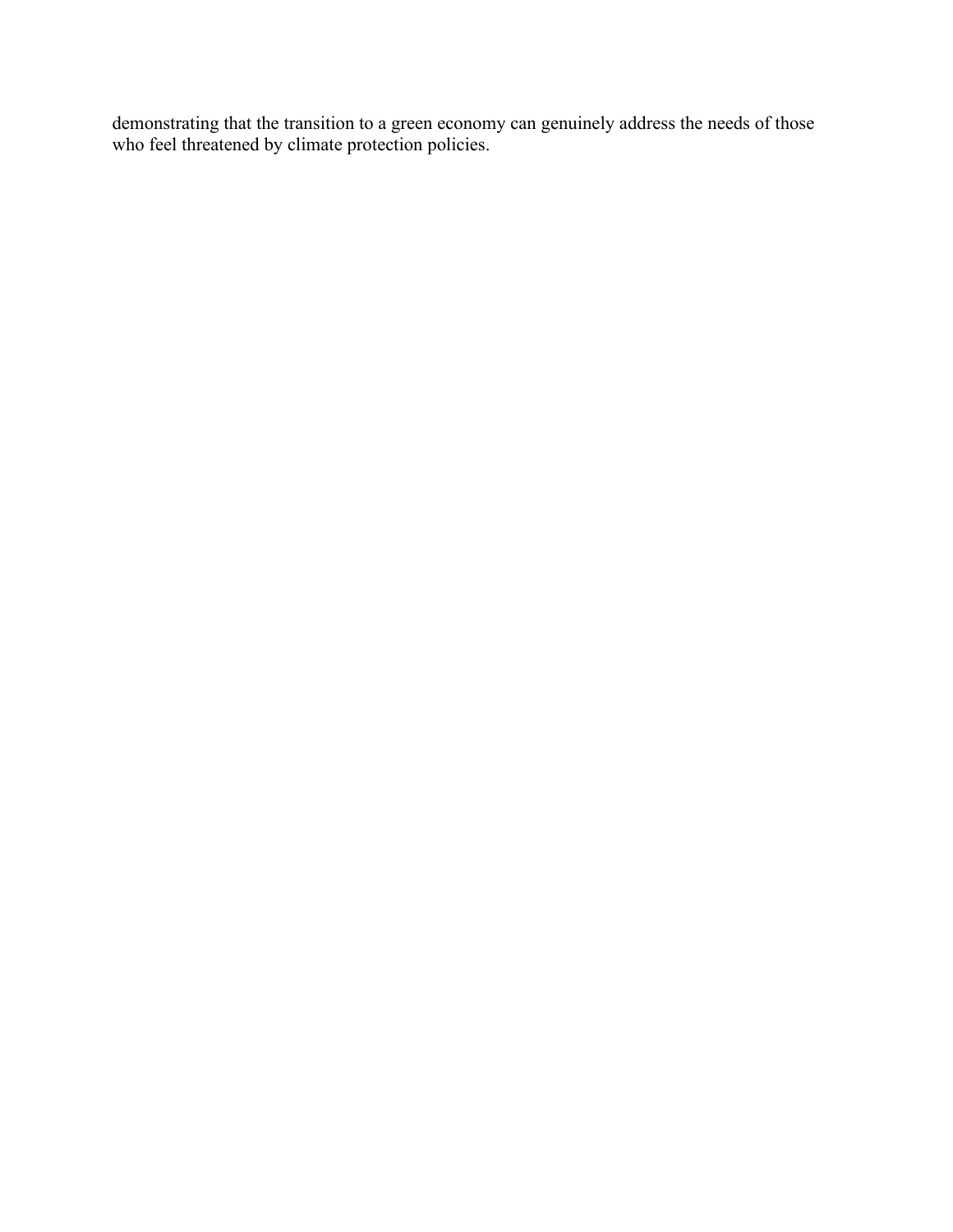### **The current climate bills provide inadequate protection for workers**

Proposed climate legislation includes provisions that are designed to ameliorate the negative employment effects of climate protection. These programs are to be paid for from the auction of carbon emission allowances.

### **Industry subsidies**

Much of the strategy for such amelioration lies in providing subsidies to particular industries – notably petroleum refiners and trade-exposed, energy-intensive manufacturing. In its summary of the bill, the Senate Environment and Public Works Committee maintains that the Act "doesn't just create jobs for the future – it also protects existing jobs in the manufacturing sector as our economy transforms" by providing "support for energy-intensive, trade-exposed industries like chemicals to ensure that U.S. manufacturing remains competitive in the new energy economy."[22](#page-19-21) The CBO testimony maintains that firms receiving these subsidies would produce more than they otherwise would "and in doing so employ more people."

In the House bill, energy-intensive, trade-exposed industries that make products like iron, steel, cement, and paper will receive allowances to cover their increased costs. Fifteen percent of allowances in 2014 are set aside for this purpose; the percentage will then thereafter decline. In addition, oil refiners will receive 2% of allowances between 2014 and 2026 and coal and electricity producers will receive 5% of allowances through 2025.<sup>[23](#page-19-22)</sup>

As the CBO points out, this "dampens the reallocation of output and employment to industries that produce fewer carbon emissions," counteracting the bill's basic purpose of reducing carbon emissions.

This approach has another problem. There is no guarantee that the subsidies will actually be used to maintain or increase employment in such firms. On the contrary, the availability of funds for investment is often used to introduce new employment-reducing technology or to close facilities and relocate production elsewhere in other cities, states, or countries. The legislation provides no guarantees against such results. It represents a highly uncertain "trickle down" approach to protecting workers' livelihoods and economic security.

#### **Transition assistance**

The proposed legislation also provides "transition assistance" to individual workers displaced by climate protection policies.

The House bill, for example, establishes a Climate Change Worker Adjustment Assistance program which provides eligible impacted workers 70% of average weekly wages for 156 weeks, 80 percent of monthly health care premiums, job training assistance, up to \$1,500 for job search assistance, up to \$1,500 for moving assistance, and employment services.<sup>[24](#page-19-23)</sup> The Senate "Clean" Energy Jobs and American Power Act" contains similar provisions.<sup>[25](#page-19-24)</sup>

This approach to transition assistance is largely based on the Trade Adjustment Act (TAA)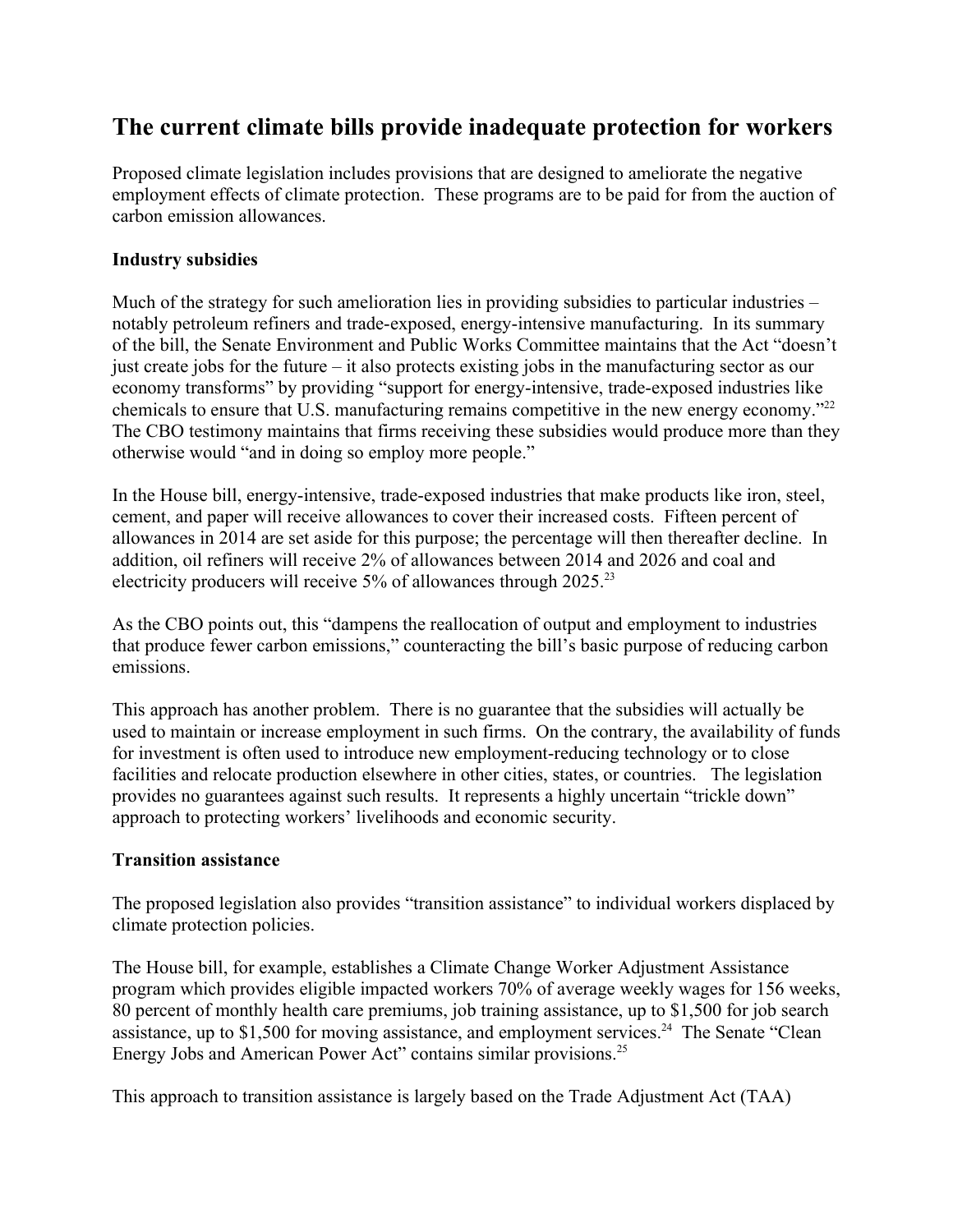worker assistance model. It provides a small increase over normal unemployment compensation and modest help for job retraining. But many workers and unions despise that approach. In practice it strings individuals and communities along in marginality without helping them to establish a new, decent life. It typically provides training for jobs that don't exist in communities that have already been devastated by economic change.

TAA-style programs are also notorious for long strings of fine print that end up excluding a large proportion of workers affected by change from the benefits they seem to offer. TAA did not provide services for a single worker during its first seven years! All workers affected by climate protection policies must be secure in the knowledge that they are eligible for the transition assistance they need.

Climate legislation needs a policy to ensure that energy system change will not be made on the backs of the coal miners, truck drivers, and utility workers who happen to work in carbonemitting facilities.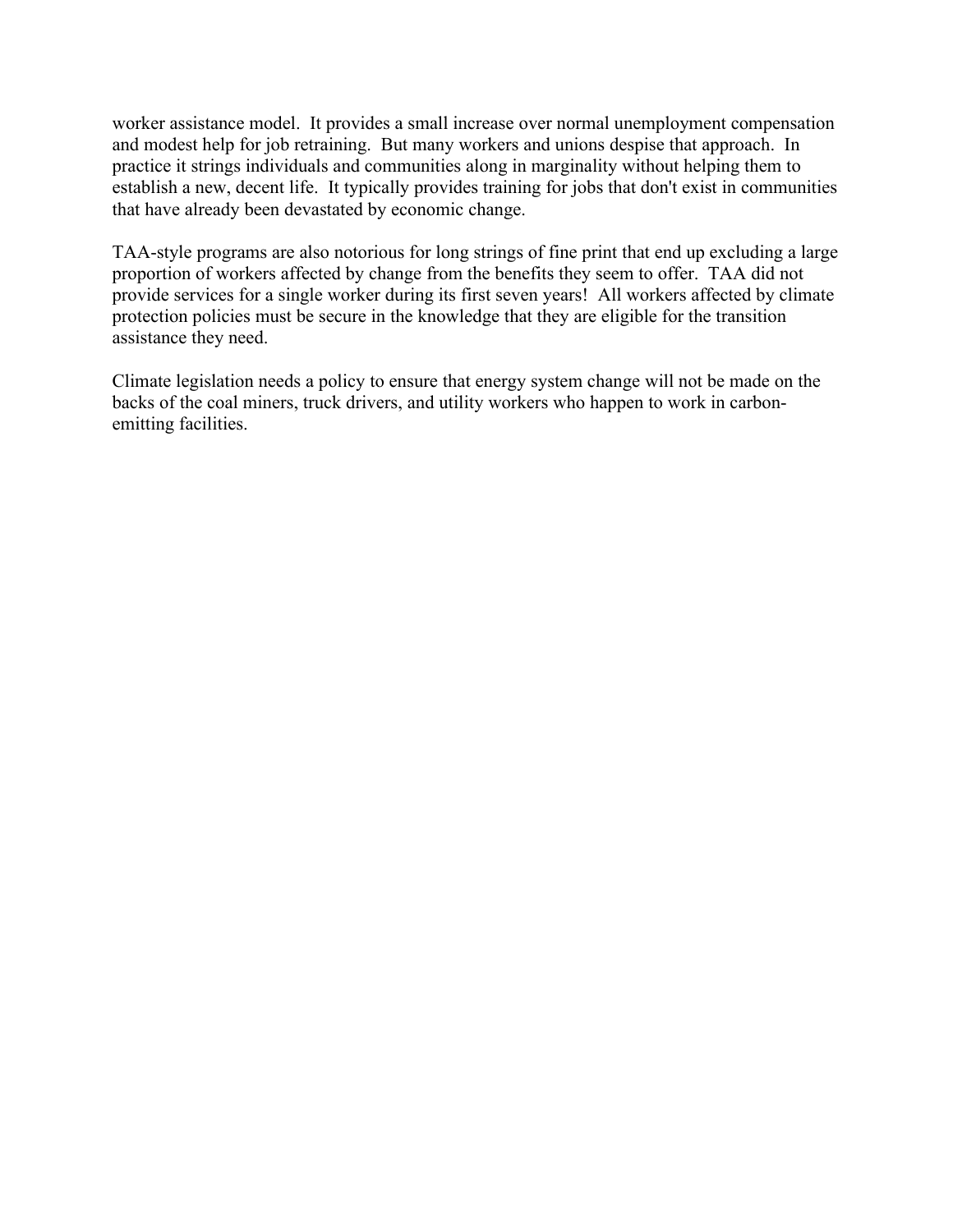### **The solution: Fixing climate legislation to protect workers**

American workers need climate protection – without it their jobs, as well as their social and natural environments, will be devastated.<sup>[26](#page-19-25)</sup> But they also need protection against the side effects of climate legislation.[27](#page-19-26) This protection must go far beyond trickle-down subsidies to employers and failed TAA-style "adjustment assistance." It must address the needs of individual workers, local communities, impacted regions, and retirees. It can be paid for, like other costs of carbon reduction transition in proposed climate legislation, from the auction of permits for carbon emissions.

A significant step forward in this direction is S. 2742, the American Worker Transition and Community Assistance Act, introduced by Senator Bob Casey and co-sponsored by Senator Sherrod Brown on November 5, 2009. Like the House and Senate climate bills it provides assistance for individuals who are adversely affected by Federal climate change policy. But it goes beyond that in helping adversely affected communities develop and implement strategic plans to rebuild their economies.

### **Protecting and restoring individuals**

A basic principle of fairness is that the cost of policies intended to benefit society shouldn't be borne by those who are hurt by them. This principle was recognized in the Trade Act of 1974 and subsequent programs for trade adjustment assistance, which provide compensatory benefits to workers who lose their jobs as a result of U.S. trade policies.

The eligibility requirements, benefits, and administration of trade adjustment programs are widely recognized as inadequate. A more adequate approach comes from Senator John McCain's 1988 Universal Tobacco Settlement bill.<sup>[28](#page-19-27)</sup> It applied the principle of protecting those victimized by a socially beneficial program to workers in a specific, geographically concentrated industry. A similar program can protect workers who lose their jobs due to climate protection policies, notably coal miners, railroad workers, and coal-fired generator workers.

Specifically, workers who lose their jobs because of climate protection policies should receive full wages and benefits for at least three years. They should be eligible for up to four years education or training including tuition and living expenses. Those unable to take advantage of such a program because of age or other reasons should be guaranteed decent pensions with healthcare.

The opportunity for individuals to access higher education and advanced training will also mesh with the need for the affected region to develop new labor force capabilities for the new green economy.

While the House and Senate climate bills and the new American Worker and Community Assistance Act (S. 2742) provide some of these elements, they do not go far enough to ensure that affected individuals and groups can make a fresh start.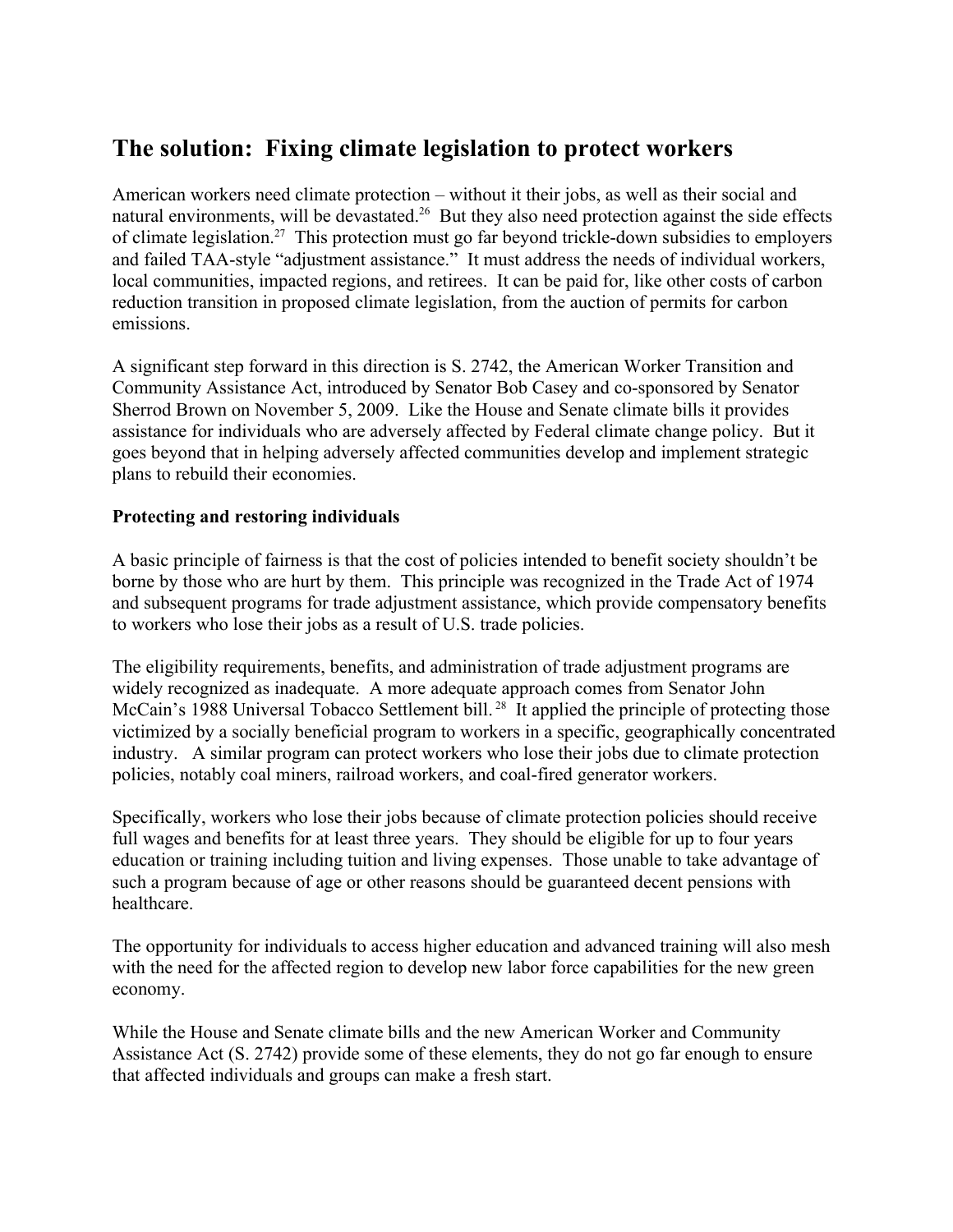### **Protecting and restoring communities**

The McCain bill provided not just for individuals, but for hard-hit communities. It created a Tobacco Community Revitalization Trust Fund to provide economic development grants over a twenty-five year period. They would support:

- business development and employment-creating activities "to provide a more viable economic base and enhance opportunities for improved incomes, living standards and contributions by rural individuals to the economic and social development of communities"
- activities that "expand existing infrastructure, facilities, and services to capitalize on opportunities to diversify economies in tobacco communities that support the development of new industries or commercial ventures,"
- initiatives designed to "create or expand locally owned value-added processing and marketing operations in tobacco communities," and technical assistance.

Preference in employment under the program could be given to former tobacco workers and members of tobacco worker communities.

A move to protect communities potentially threatened by cutbacks in coal production can serve as a way to jumpstart the transition away from coal and other carbon-intensive industries. Eastern Kentucky, West Virginia, and the rest of the Appalachian coalfield can be made a model of job-positive transition from coal to renewable energy and conservation. Green jobs can be specifically targeted to the communities that will be affected by reduced coal production to preemptively create local jobs that will provide an alternative source of employment.<sup>[29](#page-20-0)</sup>

While the House and Senate climate bills do not include such plans for community renewal, the new American Worker and Community Assistance Act represents a significant step in that direction. Under it communities and groups of communities within a state could receive funding to develop a strategic plan for diversifying employment opportunities, environmental remediation projects, and conversion of underutilized facilities for more productive uses. Communities could then apply for grants to implement the plan. Communities with low per capita incomes, high unemployment, and loss of traditional sources of employment would be given preference for support.

### **Protecting and restoring regions**

During the Great Depression, a regional economic development program, the Tennessee Valley Authority (TVA), transformed one of America's poorest regions by means of massive energy development. While 75 years later the TVA itself has become a target of environmental criticism, the principle of regional economic development through development of a new energy source is highly applicable to the Appalachian coalfields today. While the TVA by no means provides a model to follow slavishly, it does provide an instructive example of a transformative use of new forms of energy as the basis for the construction of a new economy.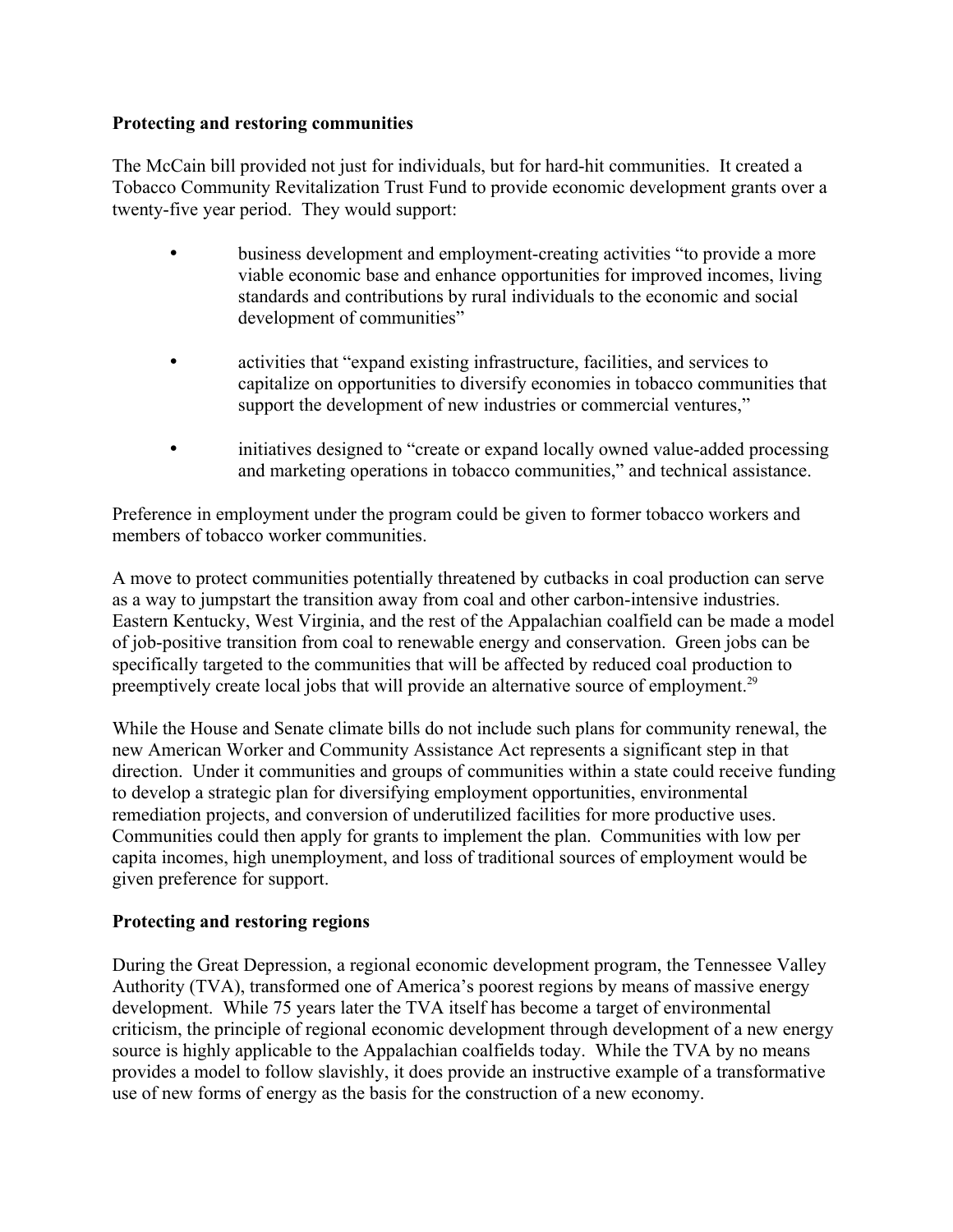The TVA was chartered by Congress in 1933 to provide navigation, flood control, electricity generation, fertilizer manufacturing, and economic development in the parts of seven states located in the impoverished Tennessee Valley. It was envisioned as a regional economic development agency that would use electricity to transform the region's economy. TVAgenerated energy brought electricity to farms and homes. It drew textiles, aluminum, and other industries into the region. The TVA combined electrification with environmental programs including flood control, replanting forests, controlling forest fires, protecting wildlife habitats, and improving agricultural practices. The TVA was also a jobs program: The unemployed were hired for conservation, economic development, and social programs, such as a regional library service.

A major flaw of the TVA was that as a federally owned corporation it lacked local and democratic accountability. A "green" equivalent of the TVA today would need to be far more accountable to local concerns, considerably less centralized, and protected from capture by special interests.

A regional economic development program could make synergistic many aspects of a new green economy. For example, renewable energy production and distribution could provide employment, a secure power supply, and an economic base for many local communities. And they could also provide stable demand for products that could be manufactured in those communities, thereby providing additional jobs.

A small scale version of such a post-coal energy-based economic development program is poised to begin in Arizona. The closing of a highly-polluting generating station has provided the owner, Southern California Edison, \$30 million annually in pollution allowances which can be sold under the U.S. Acid Rain Program. A Just Transition Coalition, composed primarily of Hopi and Navajo and their environmentalist allies, developed a plan to use the funds for a transition to renewable energy.

The Just Transition plan would direct 30 percent of the pollution credits to local villages and tribal governments to invest in solar, wind, and ecotourism; 10 percent to job retraining; 40 percent to alternative energy development and production; and 20 percent to tribal government programs previously supported by coal royalties.

Southern California Edison is regulated by California Public Utilities Commission, which has taken the groundbreaking step of ordering that all proceeds from pollution allowance sales be put in a special account to fund renewable energy investment. It thereupon requested proposals from the Just Transition Coalition for how the funds should be spent.

The Hunter coal region in Australia is also being proposed as a model for a transition from coal to renewable energy. A Greenpeace-funded study of *A Just Transition to a Renewable Energy Economy in the Hunter Region, Australia* details two possible economic development strategies for the region. $30$ 

The first scenario projects Hunter as a self-sufficient regional energy center. Twenty-three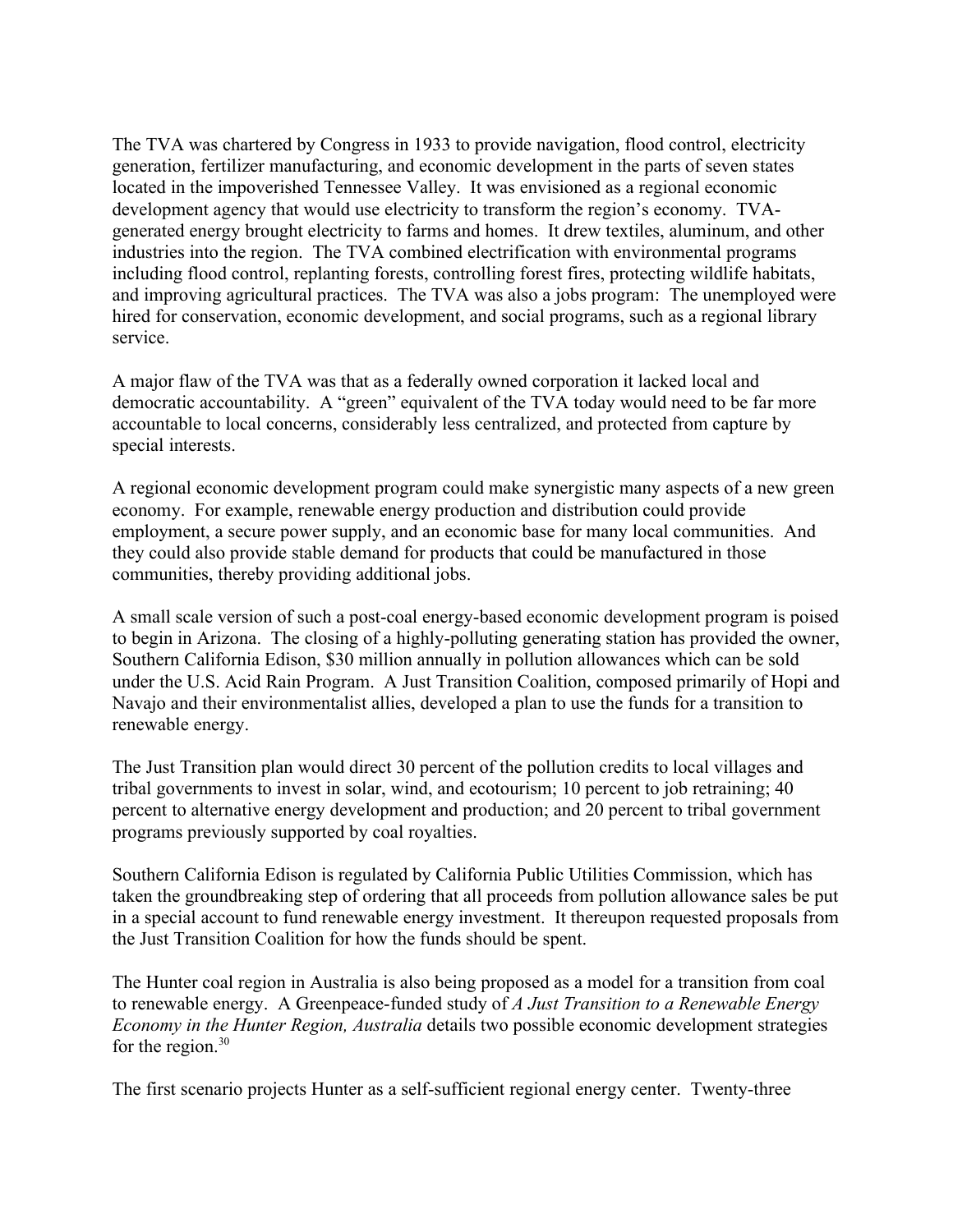percent of New South Wales electricity would be generated within the region, including supplying the two large aluminum smelters. An estimated 4,700 direct and the same number of indirect jobs would be created, for a total of 9,400 new jobs. However 3,600 jobs would be eliminated by the plan, leading to a net increase of 5,800 jobs.

The second scenario projects Hunter as a New South Wales energy exporting center. Forty percent of NSW electricity would be generated in Hunter from a mix of renewable (wind, solar, geothermal and bioenergy) and gas co-generation. Hunter would retain its traditional role as a major energy exporter. It is estimated that new industries would create 7,350 jobs directly and 6,950 indirectly, for a total of 14,300 new jobs and a net gain of 10,700 jobs.

Despite the net gain in jobs, some jobs would be lost as a result of these changes. Greenpeace and other environmental organizations have therefore made "just transition" a central part of their program for transforming the region. According to a Greenpeace publication on Hunter,

"A just transition from coal to renewables requires that the federal government support and protect coal industry workers as coal-fired power stations are phased out. Government support should include providing investment in new industries and infrastructure, guaranteeing jobs and retraining workers so that they can find employment in new green industries. With the right government action, an energy revolution can provide a way forward for coal communities.<sup>[31](#page-20-2)</sup>

A pioneering program to build a new economy in Appalachia based on renewable energy and the economic development it supports can provide an image of the new green economy we need to build nationally.

The American Worker and Community Assistance Act provides some of the tools necessary for such a transition strategy. Unlike TVA, it provides strong support for decentralized local initiative. However, it does not provide for regional cooperation across state borders. Such cooperation is essential for a wide-ranging program designed to deal with a transition to a new energy economy for an entire region like Appalachia.

#### **Protecting and restoring retirees**

It is unconscionable that American workers can have worked hard all their lives only to discover that their pension and retirement health benefits are threatened due to their employers' economic adversity or business strategy. Climate legislation should guarantee that no worker will lose pension benefits as a result of climate protection measures.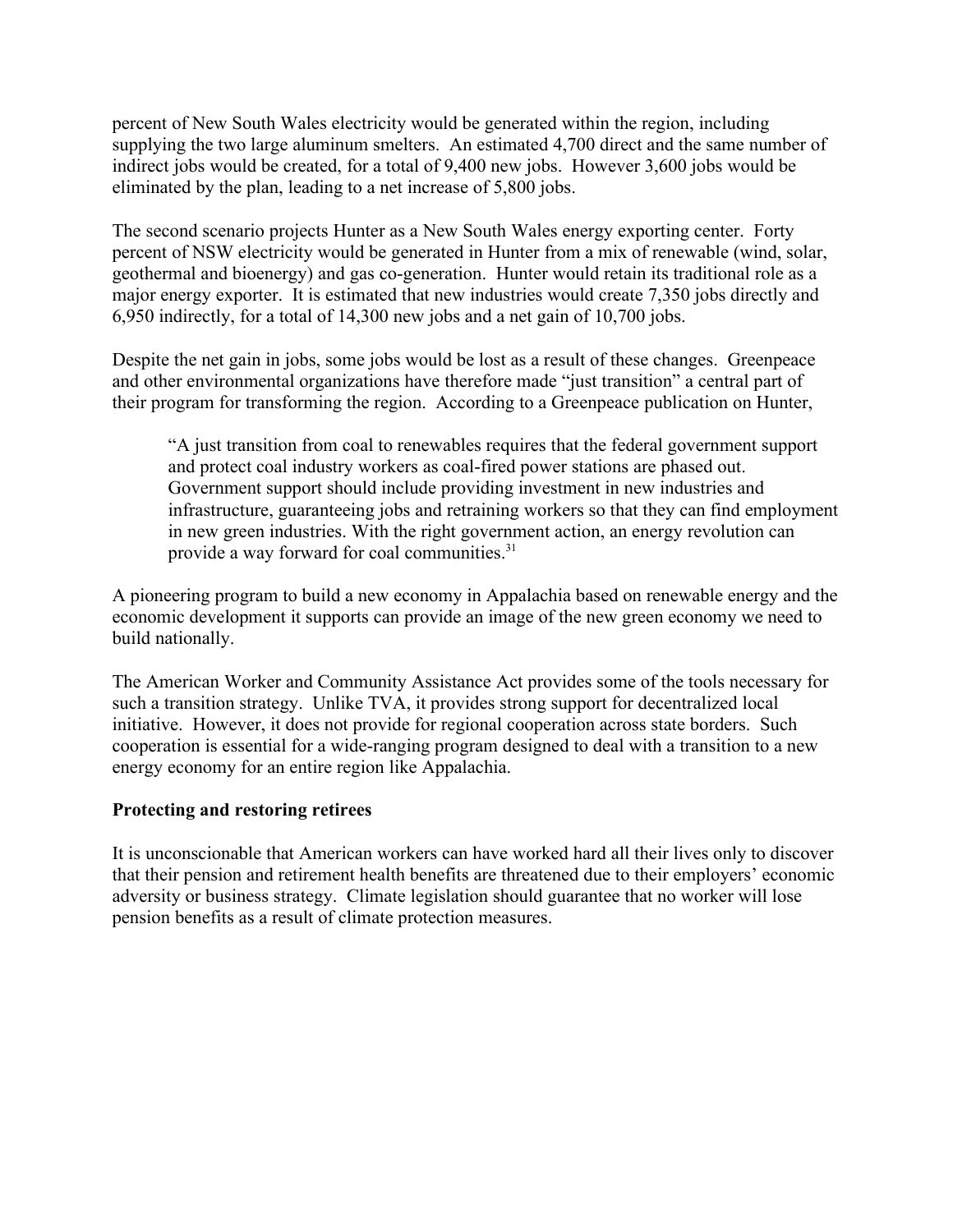# **Conclusion**

These measures will allow advocates of climate legislation to ensure that every worker and retiree will be effectively protected against adverse side effects of protecting the climate.

Climate protection advocates can use these measures to take the offensive to turn around the public debate: Not only will climate legislation create millions of new green jobs, it will also honor and protect those workers and retirees who have contributed their working lives to meeting our nation's economic and energy needs.

The alternative – failure to act in time to save our earth's climate – will lead not only to natural but to economic devastation for our country and the world.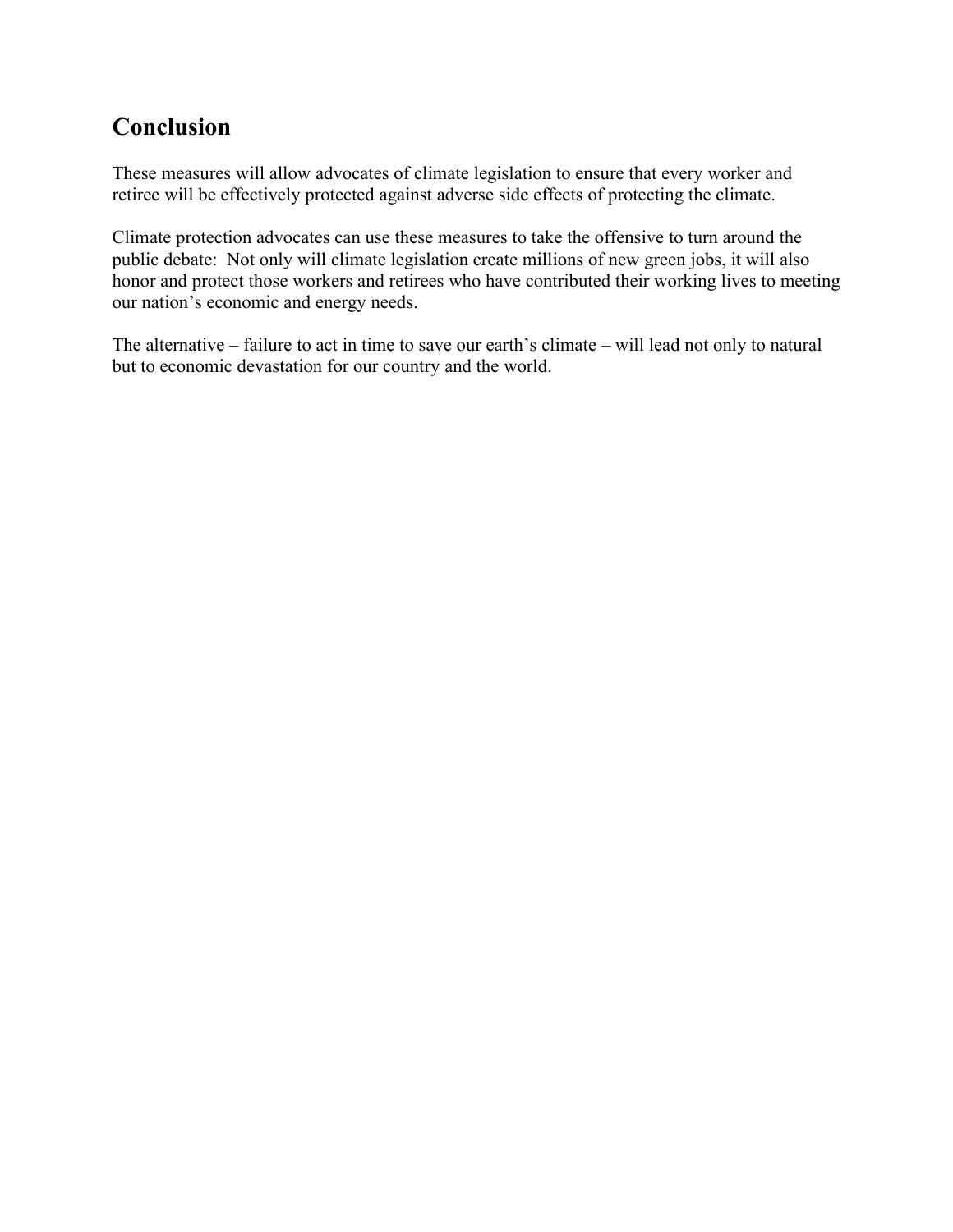<span id="page-19-2"></span><span id="page-19-1"></span><span id="page-19-0"></span><sup>1</sup> Economists and Climate Change<http://policyintegrity.org/publications/documents/EconomistsandClimateChange.pdf>

<span id="page-19-3"></span><sup>2</sup> Statement of Douglas W. Elmendorf, "The Economic Effects of Legislation to Reduce Greenhouse-Gas Emissions" before the Committee on Energy and Natural Resources, United States Senate, October 14, 2009. The statement reprises a report of the same name released by the Congressional Budget Office on September 17, 2009.

<span id="page-19-5"></span><span id="page-19-4"></span>3 Nicholas Stern, *The Economics of Climate Change: Stern Review* (Cambridge: Cambridge University Press, 2006) Summary of Conclusions, available at [http://www.hm-treasury.gov.uk/d/CLOSED\\_SHORT\\_executive\\_summary.pdf](http://www.hm-treasury.gov.uk/d/CLOSED_SHORT_executive_summary.pdf) 4 Center for Integrative Environmental Research (CIER) at the Universi**t**y of Maryland, *The US Economic Impacts of Climate Change and the Costs of Inaction: A Review and Assessment (October 2007).* 

<span id="page-19-6"></span><sup>5</sup> U.S. Global Change Research Program, *Global Climate Change Impacts in the U.S.* (Washington, DC: 2009) <http://www.globalchange.gov/publications/reports/scientific-assessments/us-impacts/full-report>

<span id="page-19-7"></span><sup>6</sup> <http://www.globalchange.gov/images/cir/pdf/20page-highlights-brochure.pdf>

<span id="page-19-8"></span>7 Union of Concerned Scientists, *Climate Change in the United States: The Prohibitive Costs of Inaction* (Cambridge, MA: Union of Concerned Scientists, 2009) [http://www.ucsusa.org/assets/documents/global\\_warming/climate-costs-of](http://www.ucsusa.org/assets/documents/global_warming/climate-costs-of-inaction.pdf)[inaction.pdf](http://www.ucsusa.org/assets/documents/global_warming/climate-costs-of-inaction.pdf)

<span id="page-19-9"></span>8 <http://energycitizens.org/issues/the-climate-bill/>

<span id="page-19-10"></span><sup>9</sup> Letter from Thomas Donahue to Steven Jobs, available at [http://undertheinfluence.nationaljournal.com/2009/10/us](http://undertheinfluence.nationaljournal.com/2009/10/us-chamber-says.php)[chamber-says.php](http://undertheinfluence.nationaljournal.com/2009/10/us-chamber-says.php)

<span id="page-19-12"></span><span id="page-19-11"></span><sup>10</sup> Ian Talley, "Congressional Budget Chief Says Climate Bill Would Cost Jobs" *Wall Street Journal*, October 14, 2009 <http://online.wsj.com/article/SB125555070414585571.html>

<span id="page-19-14"></span><span id="page-19-13"></span><sup>11</sup> Alex Kaplun, "Sen. Brown puts manufacturing issues at forefront of cap-and-trade debate," *E&E Daily*, October 14, 2009.

<sup>12</sup> H. Joseph Hebert, "Climate plan sends air of unease across Rust Belt," Associated Press, October 11, 2009.

<sup>13</sup> CBO testimony, p. 14.

 $14$  CBO testimony, p. 2.

<sup>15</sup> Summarized in House of Representatives Energy Committee, "Fact Sheet: The American Clean Energy and Security Act: Economy and Jobs," [excerpts from H. Rept. 111-1337, Pt. 1, to accompany HR 2454], posted at

<span id="page-19-16"></span><span id="page-19-15"></span>[http://energycommerce.house.gov/Press\\_111/20090616/dc\\_economyjobs.pdf](http://energycommerce.house.gov/Press_111/20090616/dc_economyjobs.pdf) A new study from the American Solar Energy Society finds that the United States can reduce carbon emissions and generate more than 4.5 million net jobs by 2030 if U.S. policymakers aggressively commit to programs that support energy efficiency and renewable energy. *Estimating the Jobs Impacts of Tackling Climate Change* (Boulder: American Solar Energy Society, October, 2009) http://www.ases.org/pdf/ASES\_TCC\_Jobs.ndf

<span id="page-19-18"></span><span id="page-19-17"></span><sup>16</sup> CBO testimony p. 15.

<span id="page-19-19"></span><sup>17</sup> CBO testimony p. 15.

<sup>18</sup> CBO testimony, p. 16.

<span id="page-19-20"></span><sup>19</sup> "UMWA President Faces Hard Future for Coal," MetroNews, 10/07/2009. http://www.wymetronews.com/index.cfm? [func=displayfullstory&storyid=32788](http://www.wvmetronews.com/index.cfm?func=displayfullstory&storyid=32788) 

<span id="page-19-21"></span><sup>20</sup> Cecil E. Roberts, "McCain No Friend of Coal," *Charleston Daily Mail*, Sept. 23, 2008.

<http://www.umwa.org/index.php?q=news/mccain-no-friend-coal-op-ed>

 $^{21}$  Jefferson Bates and Julie Erickson, "The Transition from Coal to Renewables," unpublished report prepared for 1Sky. Information in this section comes from this paper unless otherwise noted.

<span id="page-19-22"></span><sup>22</sup> Senate Energy and Public Works Committee, "Clean Energy Jobs and American Power Act: Summary of Provisions"

<span id="page-19-23"></span>[http://www.epw.senate.gov/public/index.cfm?FuseAction=Files.View&FileStore\\_id=eb1619a8-2b2f-4750-8aec-](http://www.epw.senate.gov/public/index.cfm?FuseAction=Files.View&FileStore_id=eb1619a8-2b2f-4750-8aec-779726be03dc)[779726be03dc](http://www.epw.senate.gov/public/index.cfm?FuseAction=Files.View&FileStore_id=eb1619a8-2b2f-4750-8aec-779726be03dc)

<span id="page-19-24"></span><sup>23</sup> House Committee on Energy and Commerce, "The American Clean Energy and Security Act," (brief summary), July 2009. [http://energycommerce.house.gov/Press\\_111/20090724/hr2454\\_housesummary.pdf](http://energycommerce.house.gov/Press_111/20090724/hr2454_housesummary.pdf)

<span id="page-19-25"></span><sup>24</sup> Congressional Budget Office, "Cost Estimate, H.R. 2454," June 5, 2009, P. 24.

<http://www.cbo.gov/ftpdocs/102xx/doc10262/hr2454.pdf>

<span id="page-19-26"></span> $25 \cdot \text{°Commite}$  summary of provisions" cited above.

<sup>26</sup> For an extensive survey of worker transition issues globally, see United Nations Environment Program, *Green Jobs: Toward Decent Work in a Sustainable Low-Carbon World* (September, 2008).

[http://www.unep.org/labour\\_environment/PDFs/Greenjobs/UNEP-Green-Jobs-Report.pdf](http://www.unep.org/labour_environment/PDFs/Greenjobs/UNEP-Green-Jobs-Report.pdf)

<span id="page-19-27"></span> $^{27}$  A resolution passed at the 2009 AFL-CIO Convention states: "Congress must guarantee that excellent longterm assistance is readily available to workers and communities adversely affected by climate legislation. Transition assistance must include up to three years of wage and health care benefits, enhanced training, education and counseling, family assistance and support and community planning."

<sup>28</sup> McCain's 1988 Universal Tobacco Settlement bill, which passed out of committee 19 to 1 but was defeated on the Senate floor, would have created an industry-funded \$28 billion trust fund to help tobacco growers, cigarette factory workers, their families, and their communities adjust to the reduced purchase of American tobacco.

[http://thomas.loc.gov/cgi-bin/query/z?c105:S.1414:](http://thomas.loc.gov/cgi-bin/query/z?c105:S.1414) Perhaps surprisingly, some of the best ideas for protecting workers and communities hit by the side-effects of public policy decisions were embodied in this legislation.

Under the McCain bill, workers and farmers would receive transition assistance from the fund if "the implementation of